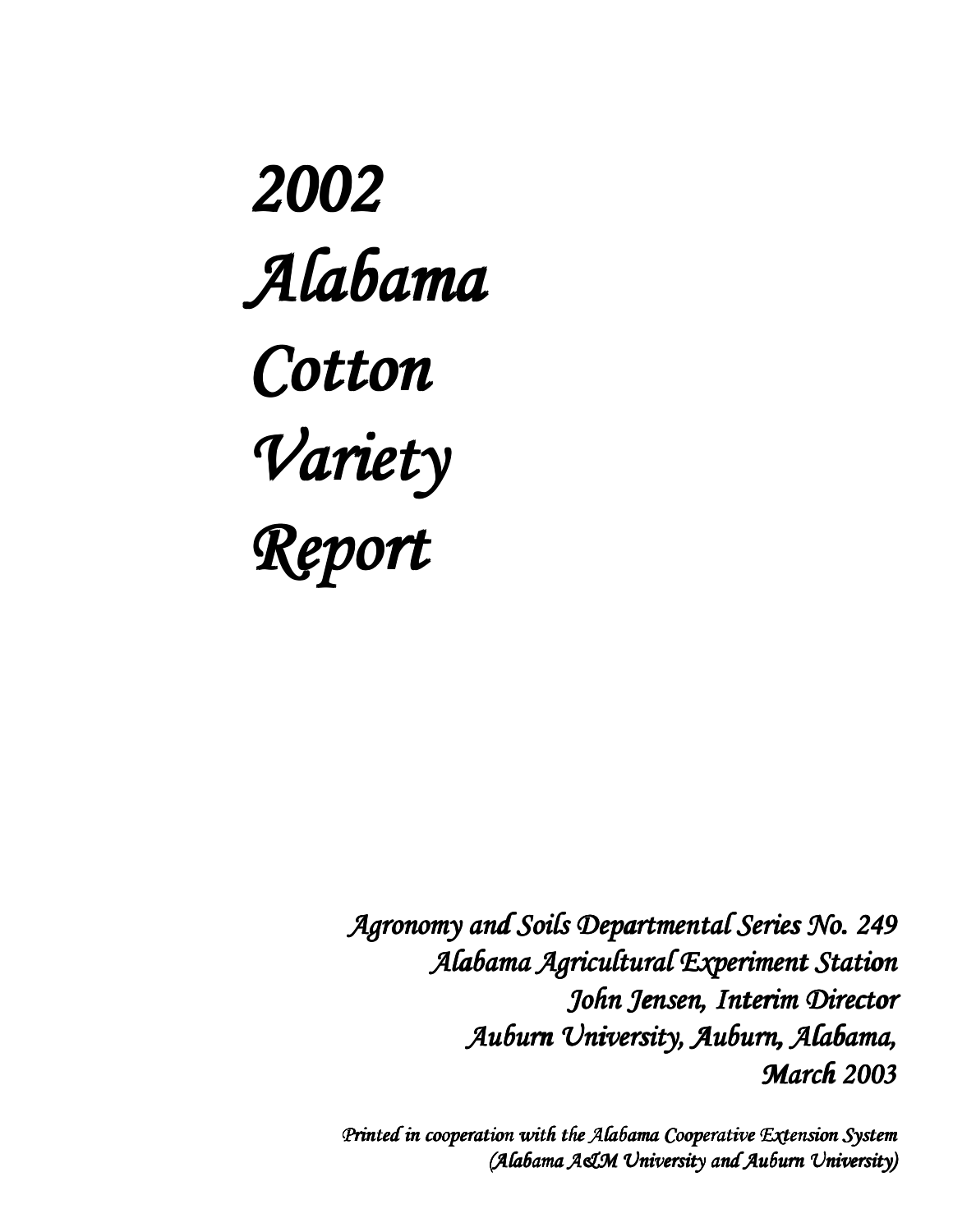|          | Locations of experiments                                                                              |  |
|----------|-------------------------------------------------------------------------------------------------------|--|
|          |                                                                                                       |  |
| Table 2. |                                                                                                       |  |
| Table 3. |                                                                                                       |  |
| Table 4. |                                                                                                       |  |
| Table 5. |                                                                                                       |  |
| Table 6. |                                                                                                       |  |
| Table 7. |                                                                                                       |  |
| Table 8. |                                                                                                       |  |
|          |                                                                                                       |  |
|          |                                                                                                       |  |
|          | Table 11. Performance of Early Season Cotton Varieties in Alabama, Average of All Locations, 2002  13 |  |
|          | Table 12. Performance of Full Season Cotton Varieties in Alabama, Average of All Locations, 2002  14  |  |
|          | Table 13. Performance of Early Season Irrigated Cotton Varieties at Belle Mina, Alabama, 2002  15     |  |
|          | Table 14. Performance of Full Season Irrigated Cotton Varieties at Belle Mina, Alabama, 2002  16      |  |
|          |                                                                                                       |  |
|          |                                                                                                       |  |
|          |                                                                                                       |  |
|          |                                                                                                       |  |
|          |                                                                                                       |  |
|          |                                                                                                       |  |
|          |                                                                                                       |  |
|          |                                                                                                       |  |
|          |                                                                                                       |  |
|          |                                                                                                       |  |
|          |                                                                                                       |  |
|          |                                                                                                       |  |
|          |                                                                                                       |  |
|          |                                                                                                       |  |

# **TABLE OF CONTENTS**

*Information contained herein is available to all persons regardless of race, color, sex, or national origin.*

*Issued in furtherarnce of Cooperative Extension work in agriculture and home economic, Acts of May 8, and June 30, 1914, and other related acts, in cooperation with the U.S. department of Agriculture. The Alabama Cooperative Extension System (Alabama A&M University and Auburn University) offers educational programs, materials, and equal opportunityemployment to all people without regard to race, color, national origin, religion, sex, age, veteran status, or disbility*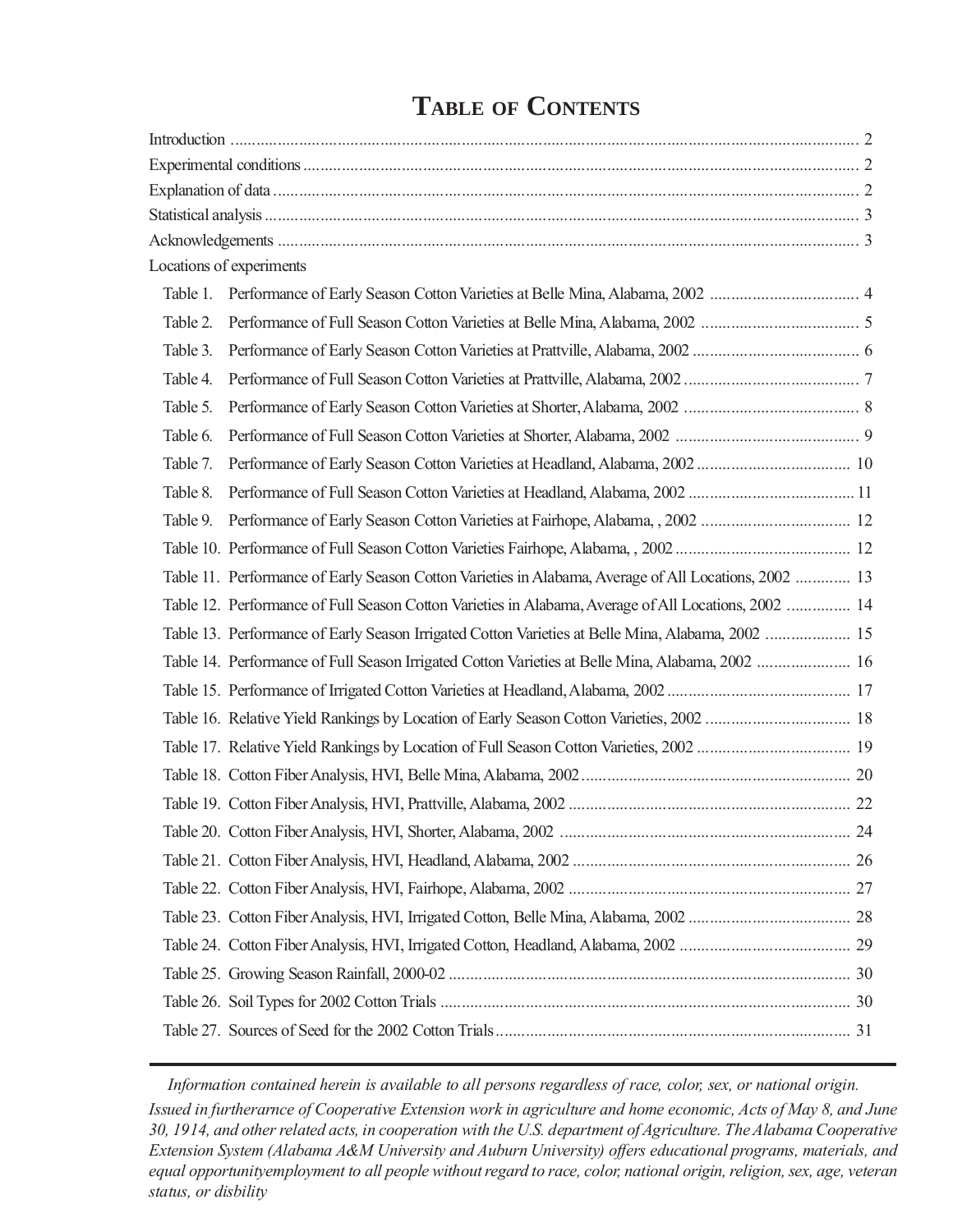K. M. Glass, C. D. Monks, C. H. Burmester, and Edzard van Santen

Agricultural Program Associate, Associate Professor and Extension Cotton & Soybean Specialist, Extension Agronomist, and Professor

## **INTRODUCTION**

The Alabama Cotton Variety Test is a continuing evaluation of available cotton varieties from private companies and state agricultural experiment stations. Breeding lines that are likely to be released as varieties are also tested. Tests are conducted on units of the Alabama Agricultural Experiment Station by Experiment Station personnel. Cultural practices are those generally recommended by the Alabama Cooperative Extension System to producers. Data are reported on irrigated tests at Belle Mina and Headland. No other tests received scheduled supplemental irrigation. Every effort is made to test the varieties and present the results in an unbiased manner.

## **EXPERIMENTAL CONDITIONS**

Tests were split into early season and full season varieties. The maturity category for each variety was chosen by the company or cooperator. Deltapine NuCotn 33B and Sure-Grow 747 were included in both early and full season tests for comparison. Plot size was two rows at Prattville, Headland, Belle Mina, Shorter, and Fairhope. Row length varied at different locations from 20 to 120 feet. A randomized complete block design with four replications was used in all tests. The trial at Fairhope is not reported due to unfavorable weather conditions at harvest.

Cotton varieties were evaluated in a producer's field on a sandy loam soil in south Alabama naturally infested with reniform nematode (*Rotylenchulus reniform*), continuously cropped in cotton by Dr. Kathy McLean of the Dept. of Entomology and Plant Pathology at Auburn University. All varieties were evaluated with and without the use of a chemical nematicide to give an indication of possible tolerance to reniform nematodes. Unfortunately, this test was not harvested due to inclement weather conditions.

# **EXPLANATION OF DATA**

#### **HARVEST OF SEED COTTON**

A 50-boll sample was taken by hand for ginning, then test plots were harvested by a mechanical spindle picker at all locations. Average seed cotton yield was determined for each variety at each location.

#### **LINT PERCENTAGE**

Seed cotton samples from each variety were ginned on a 10-saw gin. Lint percentage was calculated by dividing weight of lint by seed cotton weight.

#### **YIELD OF LINT**

Lint yield was determined by multiplying the lint percentage by seed cotton yield.

#### **FIBER PROPERTIES**

Fiber qualities of all varieties were measured by the USDA-AMS Classing Office in Birmingham, Alabama using High Volume Instrumentation (HVI). Data are reported on a single composite sample of each variety from each location including the regional tests at Shorter and Belle Mina.

**Micronaire:** This measures the fineness of the cotton fibers. The smaller the micronaire reading, the finer and/or more immature the fibers.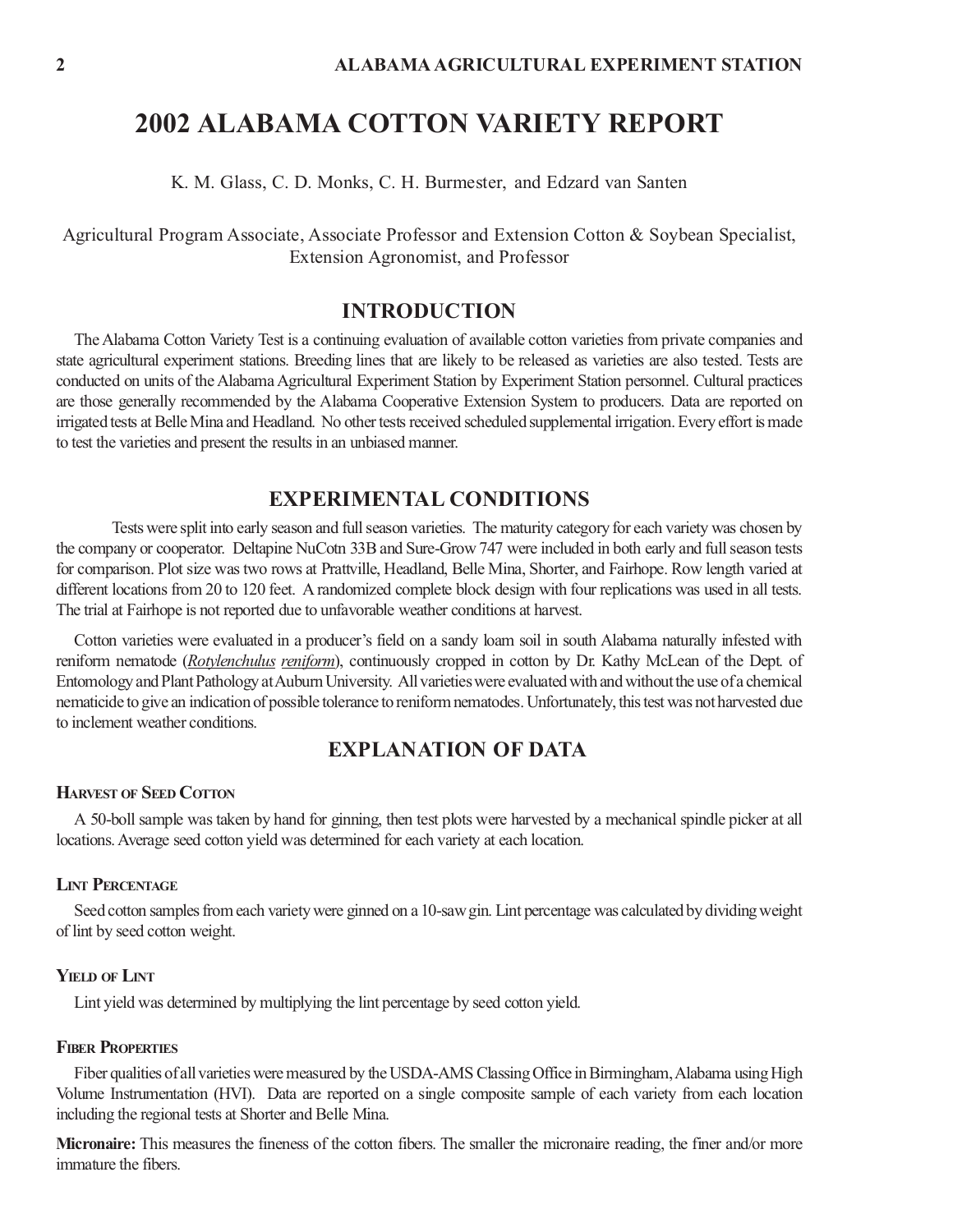**Length:** This is the fiber length measured with the HVI instrument. This measurement of length is similar to the classer's staple.

**Strength:** This is a measure of breaking strength of a standard fiber bundle with the holding jaws separated by 1/8 inch. "Tex" is a size measurement of the fiber bundle and the data given are the force in grams needed to break this bundle.

**Uniformity:** This is the ratio between the mean length and the upper half mean length of the fibers and is expressed as a percentage. Cotton with a low length uniformity may be difficult to process.

**Earliness:** Earliness is reported as the percentage of the total yield harvested at the first picking where more than one harvest was made.

**Fusarium Wilt:** Reaction of varieties to *Fusarium oxysporum* f. *vasinfectum* (Fusarium wilt) was evaluated at the Plant Breeding Unit, Tallassee. Breeder lines and selected released varieties were grown in a field with a high natural incidence of the fusarium wilt disease. In 2002, incidence of Fusarium wilt was moderate. The incidence ratings can be found in the 2002 National Fusarium Wilt Cotton Report, Departmental Series No. 246.

### **STATISTICAL ANALYSIS**

Appropriate analyses of the yield data were made. For each location, the variability in the test was measured and expressed as a percentage of the test mean, i.e., the coefficient of variation (C.V.). An indication of the magnitude of difference between variety averages necessary to be considered a real difference is given for each location. It is designated as the Least Significance Difference (L.S.D., b). Appropriate care should be taken when using multi-location or multi-year averages. The genotype x environment interaction is often a significant source of variation, indicating that the varietal rankings are not consistent from one location to another or from one year to the next. Using multi-environment means in these instances can be grossly misleading.

### **ACKNOWLEDGMENTS**

Appreciation is also expressed to the following supervisory personnel of the outlying units whose quality work makes this a reliable source of information for farmers in their areas:

Chet Norris and Ellis Burgess, Tennessee Valley Research and Extension Center; Don Moore, Prattville Research Field; Bobby Durbin, E.V. Smith Research Center; Randy Akridge, Brewton Research Field & Huxford; Larry Wells and Brian Gamble, Wiregrass Research and Extension Center; Ronnie McDaniel and Malcomb Pegues, Gulf Coast Research and Extension Center.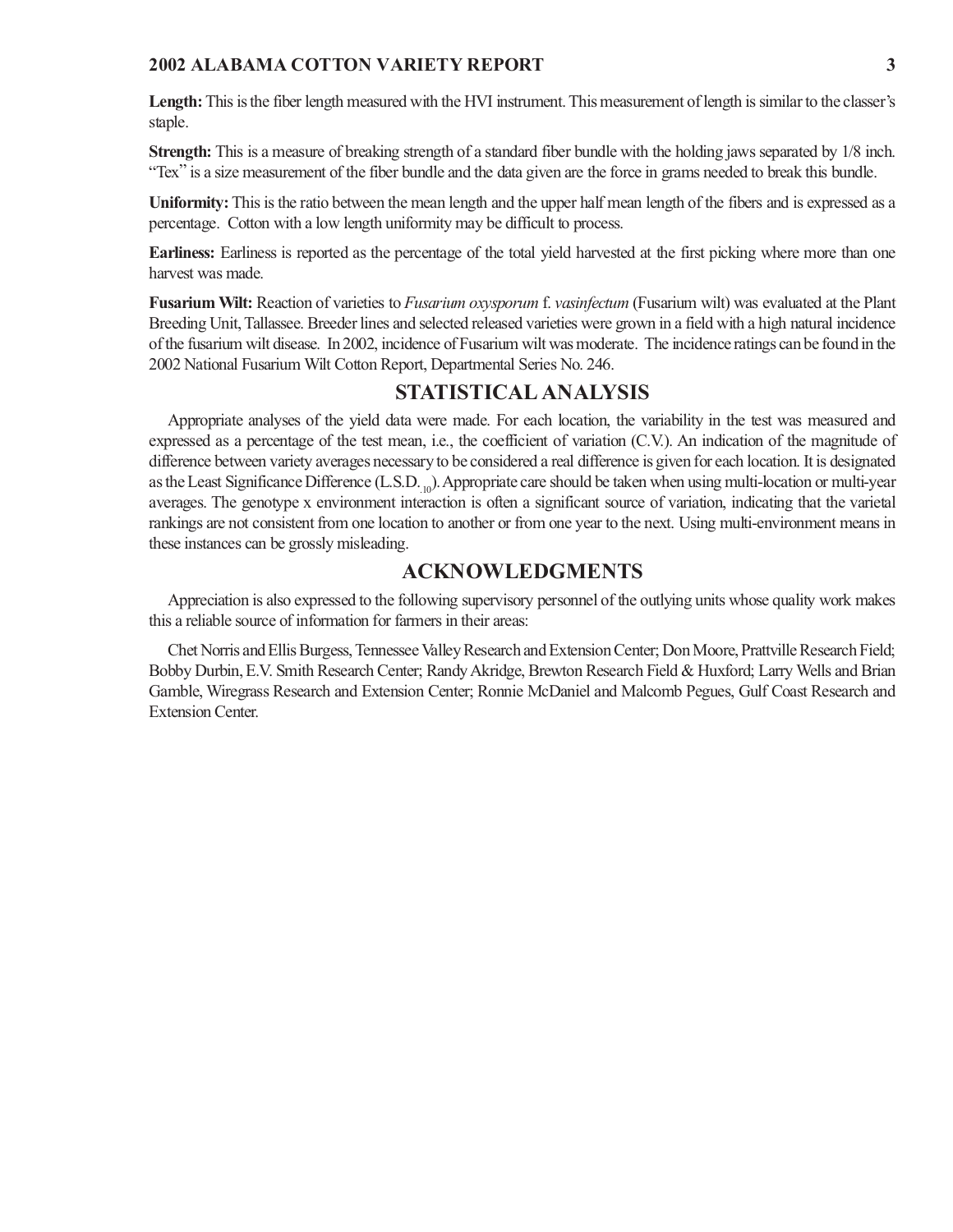|                        | 2002 lint |                | Average lint yld    |          |
|------------------------|-----------|----------------|---------------------|----------|
| Variety                | yield     | percentage     | $2-yr$              | $3 - yr$ |
|                        | lbs/acre  | $\%$           | $---$ lbs/acre ---- |          |
| Sure-Grow 747          | 855       | 39             | 1062                | 947      |
| Sure-Grow 105          | 822       | 40             | 1102                | 938      |
| Sure-Grow 501BR        | 865       | 41             | 1055                | 937      |
| Stoneville ST 4892BR   | 854       | 42             | 1064                | 924      |
| Paymaster PM 1218BG/RR | 795       | 40             | 992                 | 899      |
| PhytoGen PSC 355       | 839       | 40             | 1021                | 888      |
| Deltapine DP 451B/RR   | 766       | 37             | 987                 | 870      |
| Sure-Grow 521R         | 757       | 39             | 951                 | 861      |
| Fiber Max FM 966       | 769       | 39             | 1000                | 858      |
| Deltapine NuCotn 33B   | 718       | 38             | 963                 | 851      |
| Deltapine DP 436RR     | 669       | 35             | 939                 | 834      |
| <b>AllTex Atlas</b>    | 623       | 35             | 761                 | 689      |
| Sure-Grow 215B/R       | 846       | 41             | 1097                |          |
| Stoneville ST 4793R    | 849       | 41             | 992                 |          |
| Fiber Max 958          | 715       | 41             | 934                 |          |
| PM 1199 RR             | 815       | 40             | 934                 |          |
| Deltapine DPLX 99X35   | 952       | 42             |                     |          |
| PhytoGen PH98M-2983    | 937       | 42             |                     |          |
| Texas 28R              | 791       | 40             |                     |          |
| Stoneville ST 457      | 788       | 39             |                     |          |
| Deltapine DP 555 BG/RR | 737       | 43             |                     |          |
| Texas 295              | 709       | 37             |                     |          |
| Texas 30R              | 627       | 36             |                     |          |
| <b>Trial mean</b>      | 787       | 39             | 991                 | 875      |
| LSD(0.10)              | 163       | $\overline{2}$ | 112                 | 84       |
| $\%CV$                 | 12        | 3              | 7                   | 6        |

# **TABLE 1. PERFORMANCE OF EARLY SEASON COTTON VARIETIES AT BELLE MINA, ALABAMA, 2002**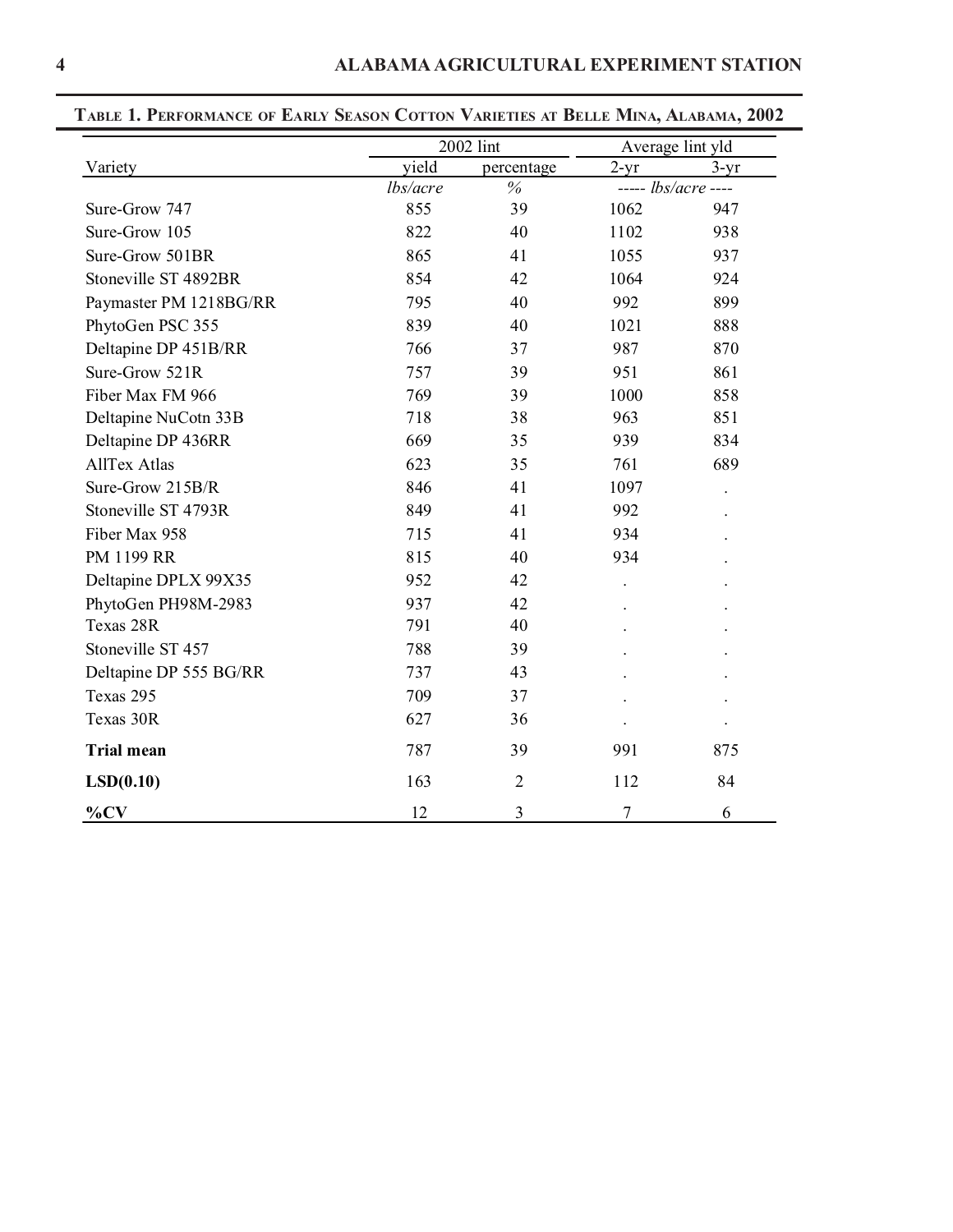|                        | 2002 lint |                |                     | Average lint yld |
|------------------------|-----------|----------------|---------------------|------------------|
| Variety                | yield     | percentage     | $2 - yr$            | $3-yr$           |
|                        | lbs/acre  | $\%$           | $---$ lbs/acre ---- |                  |
| Sure-Grow 747          | 718       | 41             | 964                 | 909              |
| Deltapine DP 5415 RR   | 600       | 40             | 892                 | 845              |
| Fiber Max FM 989       | 514       | 39             | 829                 | 797              |
| Deltapine NuCotn 33B   | 671       | 36             | 879                 | 792              |
| PhytoGen HS 12         | 600       | 38             | 823                 | 778              |
| Deltapine DP 458BRR    | 560       | 38             | 798                 | 750              |
| PhytoGen PSC 161       | 615       | 36             | 757                 | 747              |
| Deltapine DP 655BRR    | 642       | 36             | 774                 | 739              |
| Deltapine DP 491       | 743       | 39             | 962                 |                  |
| Stoneville ST 4892BR   | 802       | 41             | 929                 |                  |
| Deltapine DP 448B      | 639       | 37             | 901                 |                  |
| Stoneville ST 5599BR   | 784       | 39             | 863                 |                  |
| DP Delta Pearl         | 627       | 40             | 847                 |                  |
| Stoneville ST 580      | 676       | 38             | 844                 |                  |
| Deltapine DP 5415      | 580       | 39             | 841                 |                  |
| Deltapine DP 565       | 610       | 40             | 834                 |                  |
| Deltapine NuCotn 35B   | 638       | 36             | 800                 |                  |
| Deltapine DP 5690RR    | 553       | 37             | 795                 |                  |
| GC-271                 | 758       | 35             |                     |                  |
| Fiber Max FM 989 BR    | 710       | 37             |                     |                  |
| Stoneville ST 5303R    | 629       | 39             |                     |                  |
| Fiber Max 991R         | 607       | 38             |                     |                  |
| Texas 245              | 606       | 37             |                     |                  |
| Deltapine DP 555 BG/RR | 600       | 41             |                     |                  |
| PhytoGen PHY 78 Acala  | 598       | 35             |                     |                  |
| Fiber Max FM 989 RR    | 597       | 39             |                     |                  |
| Texas 24R              | 595       | 39             |                     |                  |
| AP 7126                | 574       | 39             |                     |                  |
| Acala 1517-99          | 543       | 36             |                     |                  |
| <b>Trial mean</b>      | 634       | 38             | 852                 | 795              |
| LSD(0.10)              | 166       | $\mathfrak{2}$ | 210                 | 160              |
| $\%CV$                 | $16\,$    | 3              | 15                  | 12               |

**TABLE 2. PERFORMANCE OF FULL SEASON COTTON VARIETIES AT BELLE MINA, ALABAMA, 2002**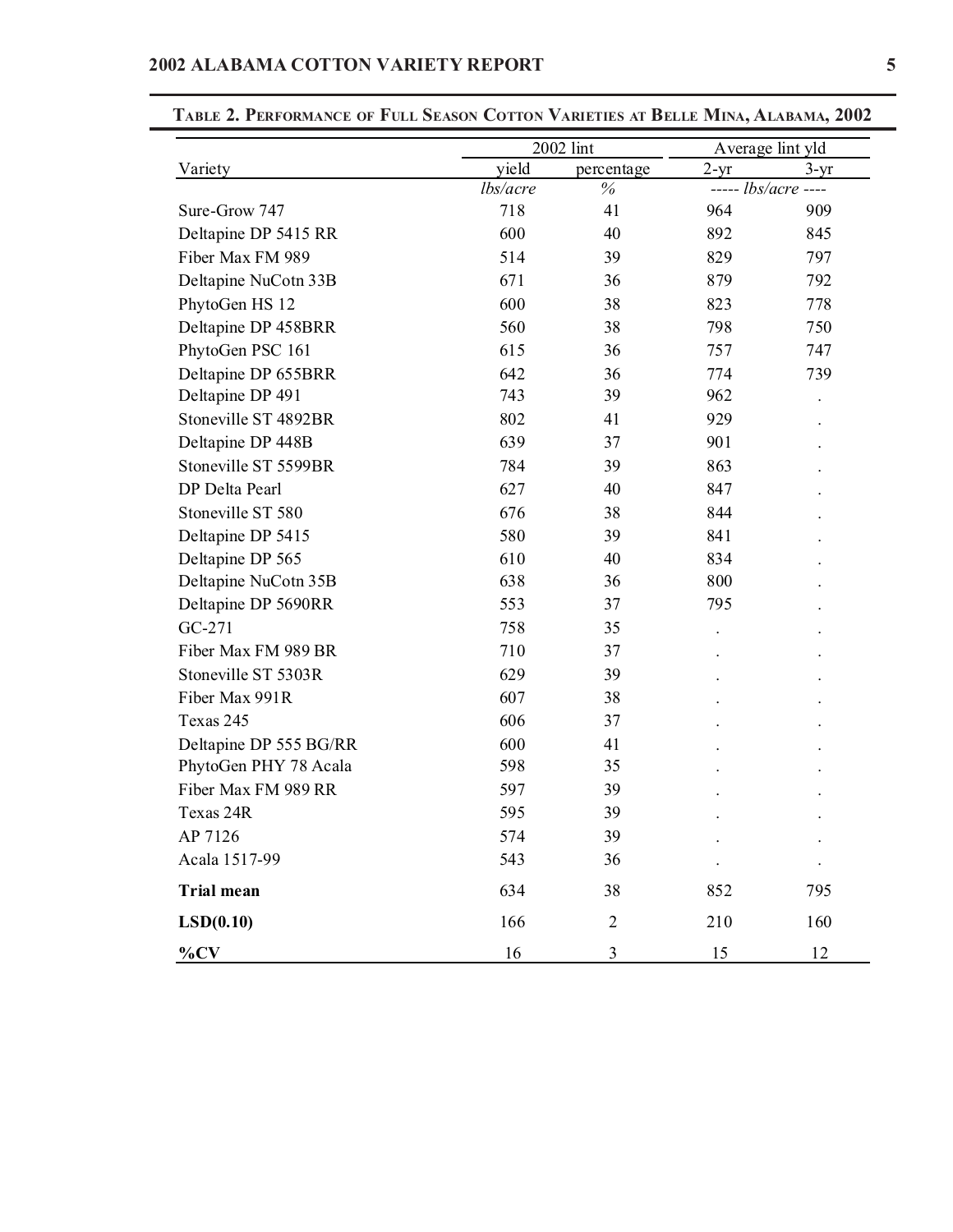|                        | 2002 lint | Lint           |        | Average lint yld    |
|------------------------|-----------|----------------|--------|---------------------|
| Variety                | yield     | percentage     | $2-yr$ | $3-yr$              |
|                        | lbs/acre  | $\%$           |        | $---$ lbs/acre ---- |
| PhytoGen PSC 355       | 1066      | 42             | 1331   | 1138                |
| Fiber Max FM 966       | 889       | 43             | 1264   | 1016                |
| Sure-Grow 747          | 1008      | 45             | 1184   | 1007                |
| Stoneville ST 4892BR   | 1023      | 44             | 1165   | 936                 |
| Sure-Grow 105          | 805       | 43             | 1081   | 922                 |
| Sure-Grow 501BR        | 776       | 41             | 1087   | 913                 |
| Paymaster PM 1218BG/RR | 664       | 42             | 1034   | 899                 |
| Deltapine DP 451B/RR   | 940       | 39             | 1106   | 887                 |
| Deltapine DP 436RR     | 914       | 38             | 1043   | 886                 |
| Deltapine NuCotn 33B   | 855       | 39             | 1067   | 881                 |
| Sure-Grow 521R         | 924       | 41             | 1005   | 870                 |
| Sure-Grow 215B/R       | 921       | 42             | 1126   |                     |
| Stoneville ST 4793R    | 944       | 45             | 1097   |                     |
| PM 1199 RR             | 778       | 44             | 988    |                     |
| PhytoGen PH98M-2983    | 1077      | 45             |        |                     |
| Deltapine DPLX 99X35   | 1022      | 45             |        |                     |
| Stoneville ST 457      | 913       | 42             |        |                     |
| Deltapine DP 555 BG/RR | 880       | 45             |        |                     |
| Texas 28R              | 878       | 42             |        |                     |
| Texas 295              | 806       | 40             |        |                     |
| Texas 30R              | 702       | 39             |        |                     |
| Fiber Max 958          | 687       | 42             |        |                     |
| <b>Trial mean</b>      | 885       | 42             | 1113   | 941                 |
| LSD(0.10)              | 141       | $\overline{2}$ | 109    | 89                  |
| $\%CV$                 | 10        | $\overline{2}$ | 6      | 6                   |

# **TABLE 3. PERFORMANCE OF EARLY SEASON COTTON VARIETIES AT PRATTVILLE, ALABAMA, 2002**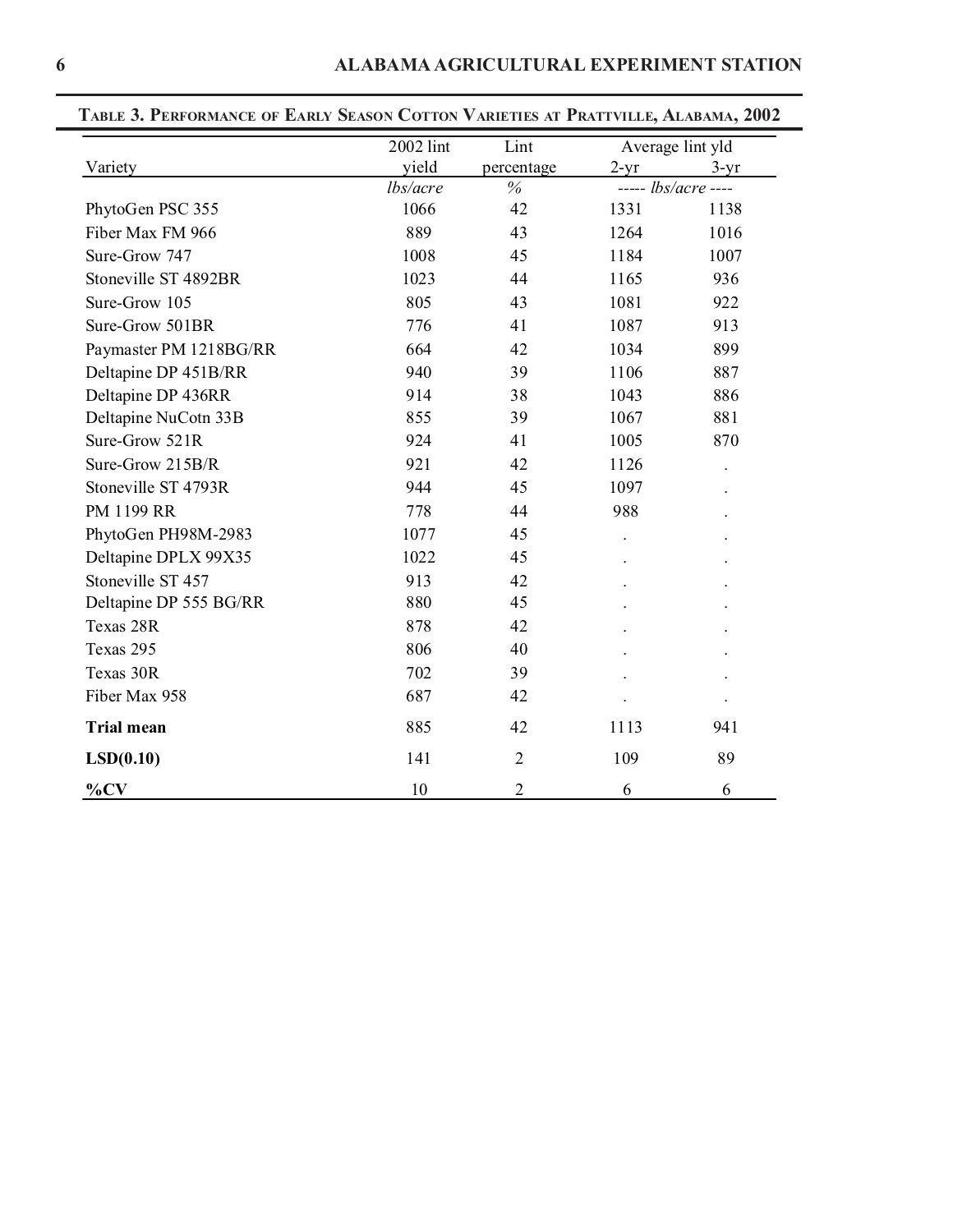|                        | 2002 lint         | Lint               |                               | Average lint yld |
|------------------------|-------------------|--------------------|-------------------------------|------------------|
| Variety                | yield<br>lbs/acre | percentage<br>$\%$ | $2-yr$<br>$---$ lbs/acre ---- | $3-yr$           |
| PhytoGen PSC 161       | 1021              | 44                 | 1176                          | 988              |
| Sure-Grow 747          | 911               | 45                 | 1122                          | 929              |
| PhytoGen HS 12         | 884               | 41                 | 1054                          | 890              |
| Deltapine NuCotn 33B   | 844               | 41                 | 1011                          | 838              |
| Deltapine DP 5415 RR   | 827               |                    | 1011                          | 837              |
|                        |                   | 43                 |                               |                  |
| Deltapine DP 655BRR    | 849               | 41                 | 970                           | 830              |
| Deltapine DP 458BRR    | 860               | 44                 | 972                           | 810              |
| Fiber Max FM 989       | 451               | 41                 | 915                           | 807              |
| Stoneville ST 4892BR   | 999               | 45                 | 1258                          |                  |
| Deltapine DP 491       | 1059              | 45                 | 1197                          |                  |
| DP Delta Pearl         | 869               | 44                 | 1155                          |                  |
| Stoneville ST 5599BR   | 833               | 42                 | 1102                          |                  |
| Deltapine NuCotn 35B   | 968               | 41                 | 1077                          |                  |
| Stoneville ST 580      | 854               | 42                 | 1051                          |                  |
| Deltapine DP 565       | 832               | 40                 | 1040                          |                  |
| Deltapine DP 448B      | 869               | 42                 | 1036                          |                  |
| Deltapine DP 5690RR    | 809               | 37                 | 1034                          |                  |
| Deltapine DP 5415      | 880               | 41                 | 967                           |                  |
| Deltapine DP 555 BG/RR | 923               | 46                 |                               |                  |
| AP 7126                | 917               | 43                 |                               |                  |
| GC-271                 | 911               | 40                 |                               |                  |
| Stoneville ST 5303R    | 833               | 42                 |                               |                  |
| Fiber Max FM 989 BR    | 793               | 41                 |                               |                  |
| Fiber Max 991R         | 774               | 41                 |                               |                  |
| Texas 245              | 768               | 40                 |                               |                  |
| PhytoGen PHY 78 Acala  | 755               | 41                 |                               |                  |
| Fiber Max FM 989 RR    | 745               | 43                 |                               |                  |
| Texas 24R              | 736               | 44                 |                               |                  |
| <b>Trial mean</b>      | 849               | 42                 | 1064                          | 866              |
| LSD(0.10)              | 138               | 3                  | 104                           | 85               |
| $\%CV$                 | 10                | 5                  | 6                             | 6                |

**TABLE 4. PERFORMANCE OF FULL SEASON COTTON VARIETIES AT PRATTVILLE, ALABAMA, 2002**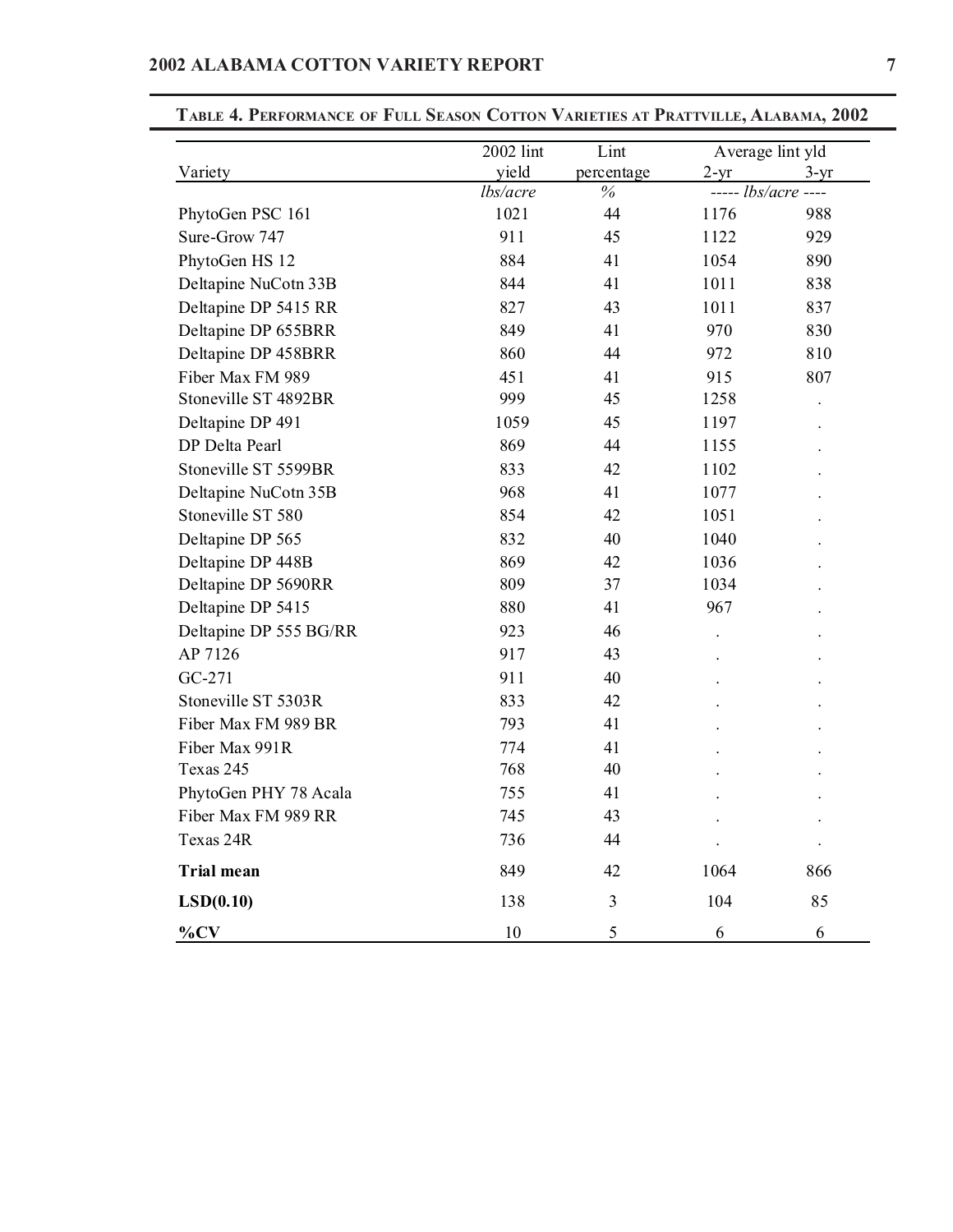|                        | 2002 lint | Lint           | Average lint yld           |        |
|------------------------|-----------|----------------|----------------------------|--------|
| Variety                | yield     | percentage     | $2-yr$                     | $3-yr$ |
|                        | lbs/acre  | $\%$           | ----- <i>lbs/acre</i> ---- |        |
| PhytoGen PSC 355       | 1383      | 39             | 1591                       | 1457   |
| Sure-Grow 747          | 1270      | 40             | 1564                       | 1423   |
| Fiber Max FM 966       | 1269      | 39             | 1543                       | 1381   |
| Stoneville ST 4892BR   | 1227      | 40             | 1474                       | 1334   |
| Sure-Grow 501BR        | 1092      | 37             | 1467                       | 1332   |
| Sure-Grow 521R         | 1307      | 39             | 1445                       | 1328   |
| Sure-Grow 105          | 1067      | 37             | 1420                       | 1320   |
| Paymaster PM 1218BG/RR | 1070      | 40             | 1452                       | 1269   |
| Deltapine DP 451B/RR   | 1047      | 33             | 1323                       | 1184   |
| Deltapine DP 436RR     | 1117      | 35             | 1312                       | 1179   |
| Deltapine NuCotn 33B   | 1110      | 36             | 1302                       | 1169   |
| <b>AllTex Atlas</b>    | 891       | 34             | 1049                       | 1010   |
| Sure-Grow 215B/R       | 1179      | 38             | 1456                       |        |
| Stoneville ST 4793R    | 1150      | 39             | 1408                       |        |
| Fiber Max 958          | 1106      | 40             | 1330                       |        |
| PM 1199 RR             | 1268      | 40             | 1290                       |        |
| PhytoGen PH98M-2983    | 1391      | 41             |                            |        |
| Deltapine DPLX 99X35   | 1295      | 41             |                            |        |
| Stoneville ST 457      | 1263      | 39             |                            |        |
| Deltapine DP 555 BG/RR | 1179      | 41             |                            |        |
| Texas 295              | 1159      | 37             |                            |        |
| Texas 28R              | 1097      | 39             |                            |        |
| Texas 30R              | 1069      | 36             |                            |        |
| <b>Trial mean</b>      | 1174      | 38             | 1402                       | 1282   |
| LSD(0.10)              | 182       | $\overline{2}$ | 142                        | 100    |
| $\%CV$                 | 9         | 3              | 6                          | 5      |

### **TABLE 5. PERFORMANCE OF EARLY SEASON COTTON VARIETIES AT SHORTER, ALABAMA, 2002**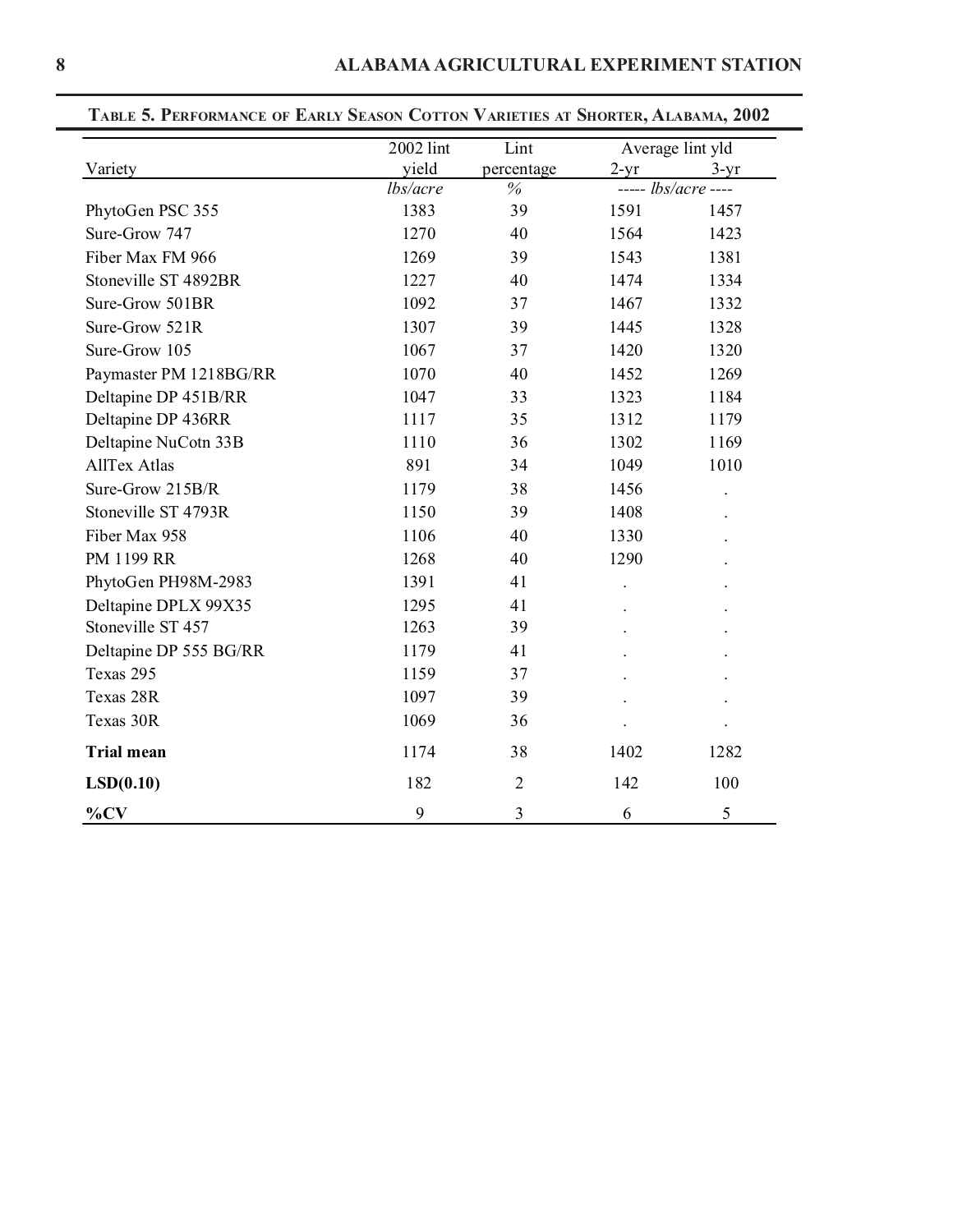|                        | 2002 lint | VANIETIES AT SHONTEN, TALABAMA, 2002<br>Lint | Average lint yld |                     |
|------------------------|-----------|----------------------------------------------|------------------|---------------------|
| Variety                | yield     | percentage                                   | $2-yr$           | $3-yr$              |
|                        | lbs/acre  | %                                            |                  | $---$ lbs/acre ---- |
| Sure-Grow 747          | 1265      | 41                                           | 1370             | 1185                |
| PhytoGen PSC 161       | 1245      | 37                                           | 1315             | 1143                |
| Deltapine DP 5415 RR   | 1135      | 39                                           | 1231             | 1066                |
| PhytoGen HS 12         | 1083      | 37                                           | 1162             | 1025                |
| Deltapine NuCotn 33B   | 1182      | 37                                           | 1201             | 1020                |
| Fiber Max FM 989       | 852       | 38                                           | 1086             | 999                 |
| Deltapine DP 458BRR    | 1123      | 39                                           | 1145             | 985                 |
| Deltapine DP 655BRR    | 1057      | 36                                           | 1024             | 933                 |
| Deltapine DP 491       | 1323      | 43                                           | 1426             |                     |
| Stoneville ST 580      | 1311      | 39                                           | 1356             |                     |
| Stoneville ST 5599BR   | 1061      | 42                                           | 1318             |                     |
| Stoneville ST 4892BR   | 1220      | 41                                           | 1297             |                     |
| DP Delta Pearl         | 1179      | 40                                           | 1283             |                     |
| Deltapine DP 565       | 1132      | 39                                           | 1270             |                     |
| Deltapine DP 448B      | 1209      | 38                                           | 1264             |                     |
| Deltapine NuCotn 35B   | 1168      | 38                                           | 1229             |                     |
| Deltapine DP 5690RR    | 976       | 37                                           | 1082             |                     |
| Deltapine DP 5415      | 1069      | 39                                           | 1076             |                     |
| Stoneville ST 5303R    | 1221      | 40                                           |                  |                     |
| Deltapine DP 555 BG/RR | 1211      | 43                                           |                  |                     |
| Texas 24R              | 1197      | 40                                           |                  |                     |
| AP 7126                | 1180      | 40                                           |                  |                     |
| $GC-271$               | 1168      | 37                                           |                  |                     |
| PhytoGen PHY 78 Acala  | 1147      | 38                                           |                  |                     |
| Fiber Max FM 989 RR    | 1125      | 39                                           |                  |                     |
| Fiber Max FM 989 BR    | 1115      | 38                                           |                  |                     |
| Fiber Max 991R         | 1086      | 37                                           |                  |                     |
| Acala 1517-99          | 1039      | 38                                           |                  |                     |
| Texas 245              | 1026      | 37                                           |                  |                     |
| <b>Trial mean</b>      | 1142      | 39                                           | 1230             | 1045                |
| LSD(0.10)              | 198       | $\mathbf{1}$                                 | 155              | 118                 |
| $\%CV$                 | 10        | 2                                            | 8                | 7                   |

**TABLE 6. PERFORMANCE OF FULL SEASON COTTON VARIETIES AT SHORTER, ALABAMA, 2002**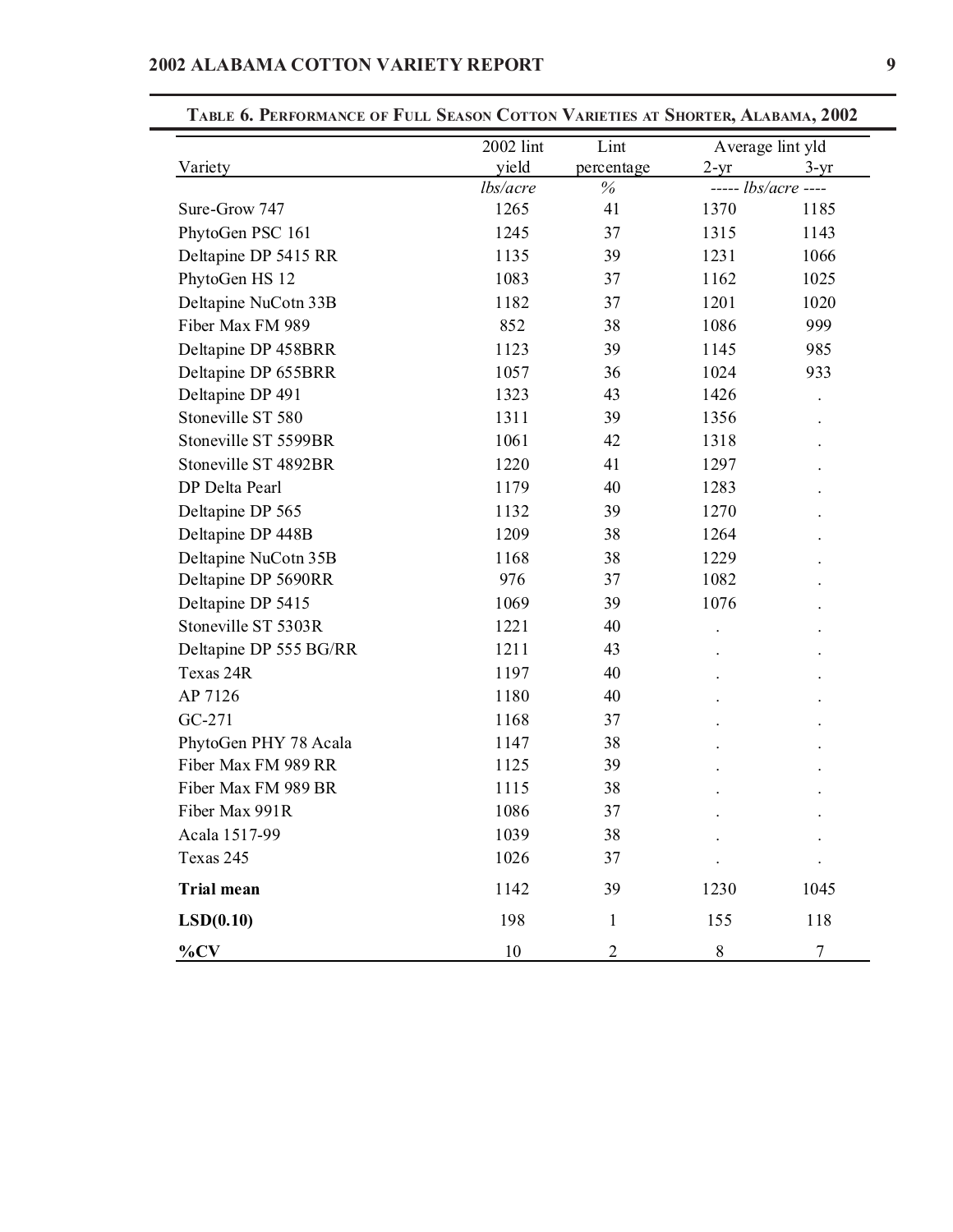|                        | 2002 lint | Lint           | Average lint yld |                     |
|------------------------|-----------|----------------|------------------|---------------------|
| Variety                | yield     | percentage     | $2-yr$           | $3 - yr$            |
|                        | lbs/acre  | $\frac{0}{6}$  |                  | $---$ lbs/acre ---- |
| PhytoGen PSC 355       | 788       | 42             | 780              | 645                 |
| Sure-Grow 747          | 705       | 43             | 767              | 643                 |
| Fiber Max FM 966       | 651       | 44             | 774              | 638                 |
| Sure-Grow 521R         | 742       | 42             | 755              | 610                 |
| Sure-Grow 501BR        | 652       | 42             | 726              | 608                 |
| Deltapine DP 436RR     | 649       | 40             | 682              | 598                 |
| Deltapine NuCotn 33B   | 700       | 41             | 696              | 584                 |
| Stoneville ST 4892BR   | 691       | 43             | 637              | 545                 |
| Sure-Grow 105          | 688       | 43             | 598              | 532                 |
| Deltapine DP 451B/RR   | 555       | 38             | 545              | 484                 |
| Paymaster PM 1218BG/RR | 328       | 41             | 490              | 380                 |
| Sure-Grow 215B/R       | 616       | 39             | 722              |                     |
| Stoneville ST 4793R    | 703       | 44             | 657              |                     |
| PM 1199 RR             | 591       | 43             | 530              |                     |
| PhytoGen PH98M-2983    | 768       | 43             |                  |                     |
| Deltapine DPLX 99X35   | 733       | 45             |                  |                     |
| Stoneville ST 457      | 705       | 46             |                  |                     |
| Deltapine DP 555 BG/RR | 628       | 46             |                  |                     |
| Texas 295              | 628       | 41             |                  |                     |
| Fiber Max 958          | 538       | 42             |                  |                     |
| Texas 28R              | 475       | 41             |                  |                     |
| Texas 30R              | 459       | 37             |                  |                     |
| <b>Trial mean</b>      | 636       | 42             | 668              | 570                 |
| LSD(0.10)              | 166       | $\overline{4}$ | 197              | 146                 |
| $\%CV$                 | 16        | 5              | 17               | 15                  |

**TABLE 7. PERFORMANCE OF EARLY SEASON COTTON VARIETIES AT HEADLAND, ALABAMA, 2002**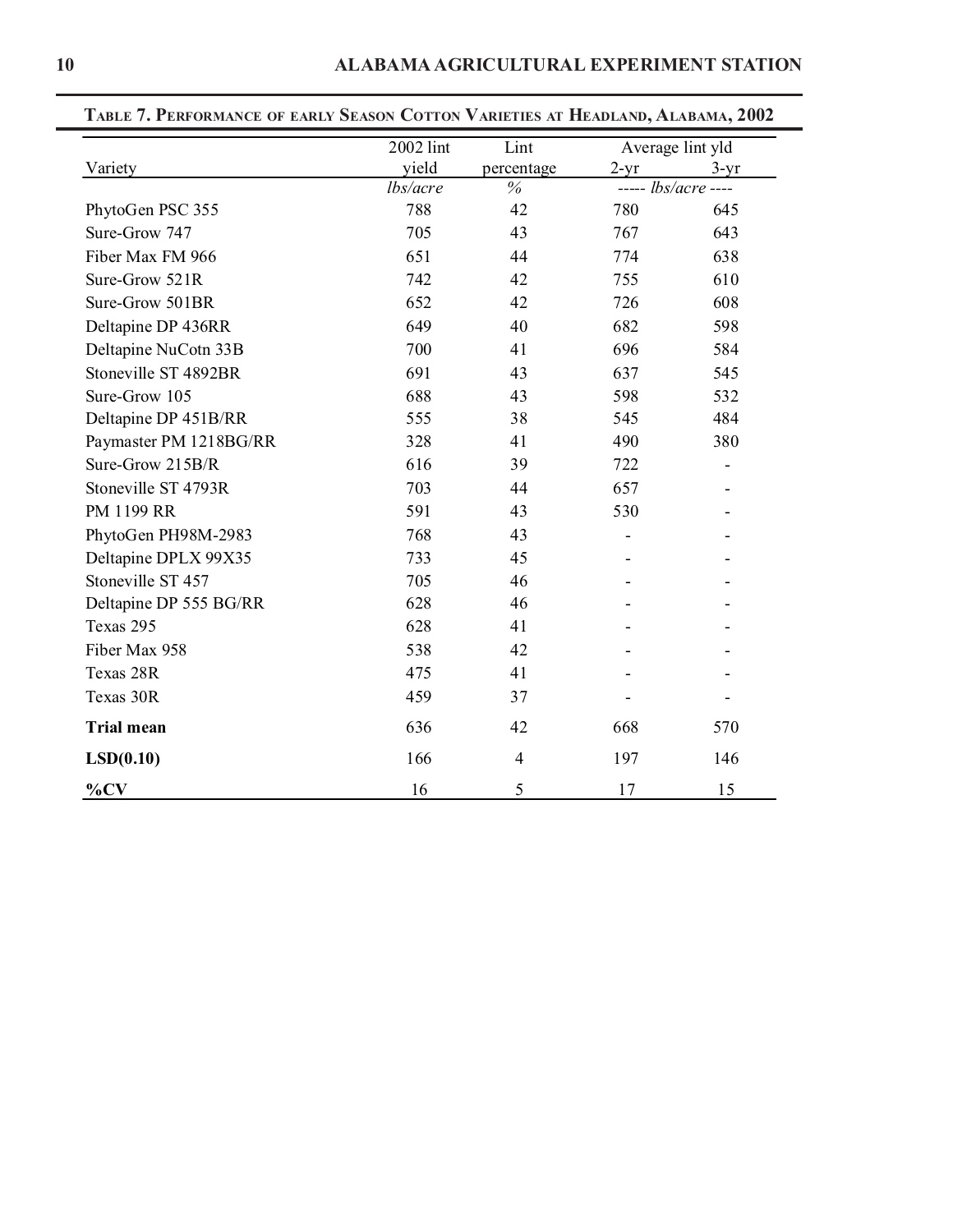|                        | 2002 lint | Lint       |        | Average lint yld    |
|------------------------|-----------|------------|--------|---------------------|
| Variety                | yield     | percentage | $2-yr$ | $3-yr$              |
|                        | lbs/acre  | $\%$       |        | $---$ lbs/acre ---- |
| PhytoGen HS 12         | 629       | 40         | 884    | 698                 |
| Sure-Grow 747          | 620       | 41         | 863    | 690                 |
| Deltapine DP 458BRR    | 567       | 40         | 802    | 642                 |
| Deltapine DP 5415 RR   | 536       | 42         | 766    | 615                 |
| Deltapine NuCotn 33B   | 580       | 38         | 753    | 606                 |
| PhytoGen PSC 161       | 535       | 37         | 734    | 604                 |
| Deltapine DP 655BRR    | 580       | 39         | 710    | 583                 |
| Fiber Max FM 989       | 439       | 41         | 720    | 572                 |
| Deltapine DP 491       | 752       | 42         | 982    |                     |
| Deltapine NuCotn 35B   | 660       | 40         | 936    |                     |
| Deltapine DP 5690RR    | 541       | 38         | 879    |                     |
| Stoneville ST 4892BR   | 659       | 41         | 877    |                     |
| Deltapine DP 5415      | 689       | 41         | 843    |                     |
| DP Delta Pearl         | 586       | 41         | 840    |                     |
| Stoneville ST 580      | 435       | 39         | 761    |                     |
| Deltapine DP 565       | 552       | 39         | 716    |                     |
| Deltapine DP 448B      | 541       | 38         | 707    |                     |
| Stoneville ST 5599BR   | 296       | 42         | 701    |                     |
| Stoneville ST 5303R    | 654       | 41         |        |                     |
| Deltapine DP 555 BG/RR | 647       | 43         |        |                     |
| GC-271                 | 577       | 38         |        |                     |
| AP 7126                | 541       | 40         |        |                     |
| Fiber Max 991R         | 534       | 40         |        |                     |
| Texas 24R              | 511       | 40         |        |                     |
| Fiber Max FM 989 BR    | 511       | 39         |        |                     |
| Texas 245              | 501       | 40         |        |                     |
| PhytoGen PHY 78 Acala  | 441       | 39         |        |                     |
| Fiber Max FM 989 RR    | 440       | 40         |        |                     |
| <b>Trial mean</b>      | 555       | 40         | 804    | 626                 |
| LSD(0.10)              | 187       | 3          | 195    | 144                 |
| $\%CV$                 | 20        | 4          | 14     | 13                  |

**TABLE 8. PERFORMANCE OF FULL SEASON COTTON VARIETIES AT HEADLAND, ALABAMA, 2002**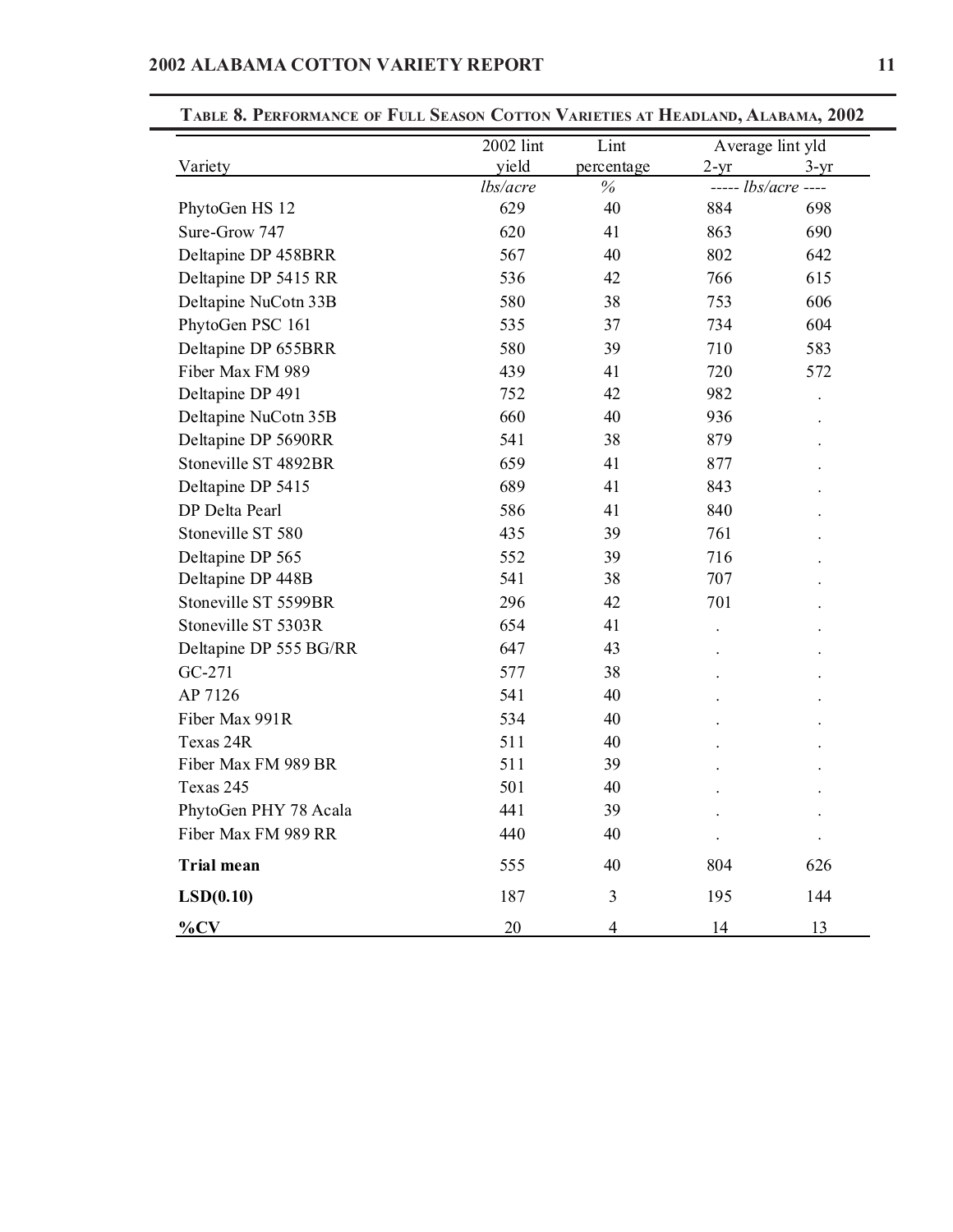**TABLE 9. PERFORMANCE OF EARLY SEASON COTTON VARIETIES AT FAIRHOPE, ALABAMA, 2002**

**This test was not harvested in 2002 due to persistent rains.**

**TABLE 10. PERFORMANCE OF FULL SEASON COTTON VARIETIES AT FAIRHOPE, ALABAMA, 2002**

**This test was not harvested in 2002 due to persistent rains.**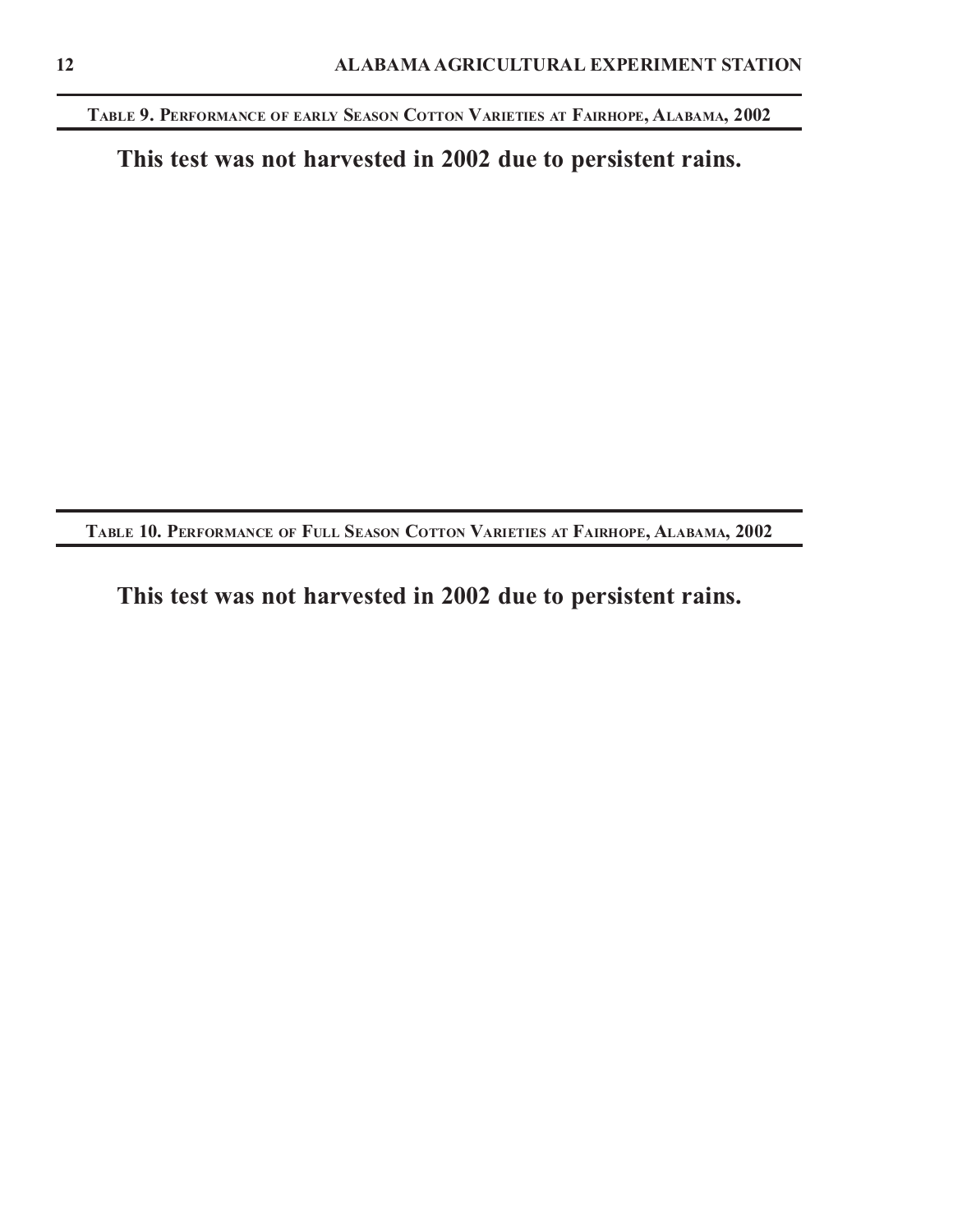|                        |          | Lint yield |                     |      | Lint percentage |        |
|------------------------|----------|------------|---------------------|------|-----------------|--------|
| Variety                | 2002     | $2-yr$     | $3-yr$              | 2002 | $2-yr$          | $3-yr$ |
|                        | lbs/acre |            | $---$ lbs/acre ---- | $\%$ |                 |        |
| PhytoGen PSC 355       | 1019     | 1181       | 1032                | 41   | 41              | 41     |
| Sure-Grow 747          | 959      | 1144       | 1005                | 42   | 41              | 41     |
| Fiber Max FM 966       | 895      | 1145       | 973                 | 41   | 41              | 41     |
| Stoneville ST 4892BR   | 949      | 1116       | 955                 | 42   | 42              | 41     |
| Sure-Grow 501BR        | 846      | 1084       | 950                 | 40   | 40              | 39     |
| Sure-Grow 105          | 845      | 1082       | 949                 | 41   | 41              | 40     |
| Sure-Grow 521R         | 933      | 1039       | 917                 | 40   | 40              | 40     |
| Paymaster PM 1218BG/RR | 714      | 1023       | 883                 | 41   | 41              | 42     |
| Deltapine DP 451B/RR   | 827      | 1021       | 877                 | 37   | 37              | 37     |
| Deltapine DP 436RR     | 837      | 994        | 875                 | 37   | 37              | 36     |
| Deltapine NuCotn 33B   | 846      | 1007       | 871                 | 38   | 38              | 37     |
| <b>AllTex Atlas</b>    | 757      | 905        | 850                 | 35   | 36              | 36     |
| Fiber Max 958          | 762      | 1132       |                     | 41   | 41              |        |
| Sure-Grow 215B/R       | 890      | 1100       |                     | 40   | 40              |        |
| Stoneville ST 4793R    | 912      | 1070       |                     | 42   | 42              |        |
| PM 1199 RR             | 863      | 967        |                     | 42   | 42              |        |
| PhytoGen PH98M-2983    | 1043     |            |                     | 43   |                 |        |
| Deltapine DPLX 99X35   | 1001     |            |                     | 43   |                 |        |
| Stoneville ST 457      | 917      |            |                     | 41   |                 |        |
| Deltapine DP 555 BG/RR | 856      |            |                     | 44   |                 |        |
| Texas 295              | 826      |            |                     | 39   |                 |        |
| Texas 28R              | 810      |            |                     | 41   |                 |        |
| Texas 30R              | 714      |            |                     | 37   |                 |        |
| <b>Trial mean</b>      | 870      | 1063       | 928                 |      |                 |        |
| LSD(0.10)              | 100      | 174        | 141                 |      |                 |        |
| $\%CV$                 | 7        | 10         | 9                   |      |                 |        |

### **TABLE 11. PERFORMANCE OF EARLY SEASON COTTON VARIETIES IN ALABAMA, AVERAGE OF ALL LOCATIONS, 2002\***

\* Fairhope data not included in these averages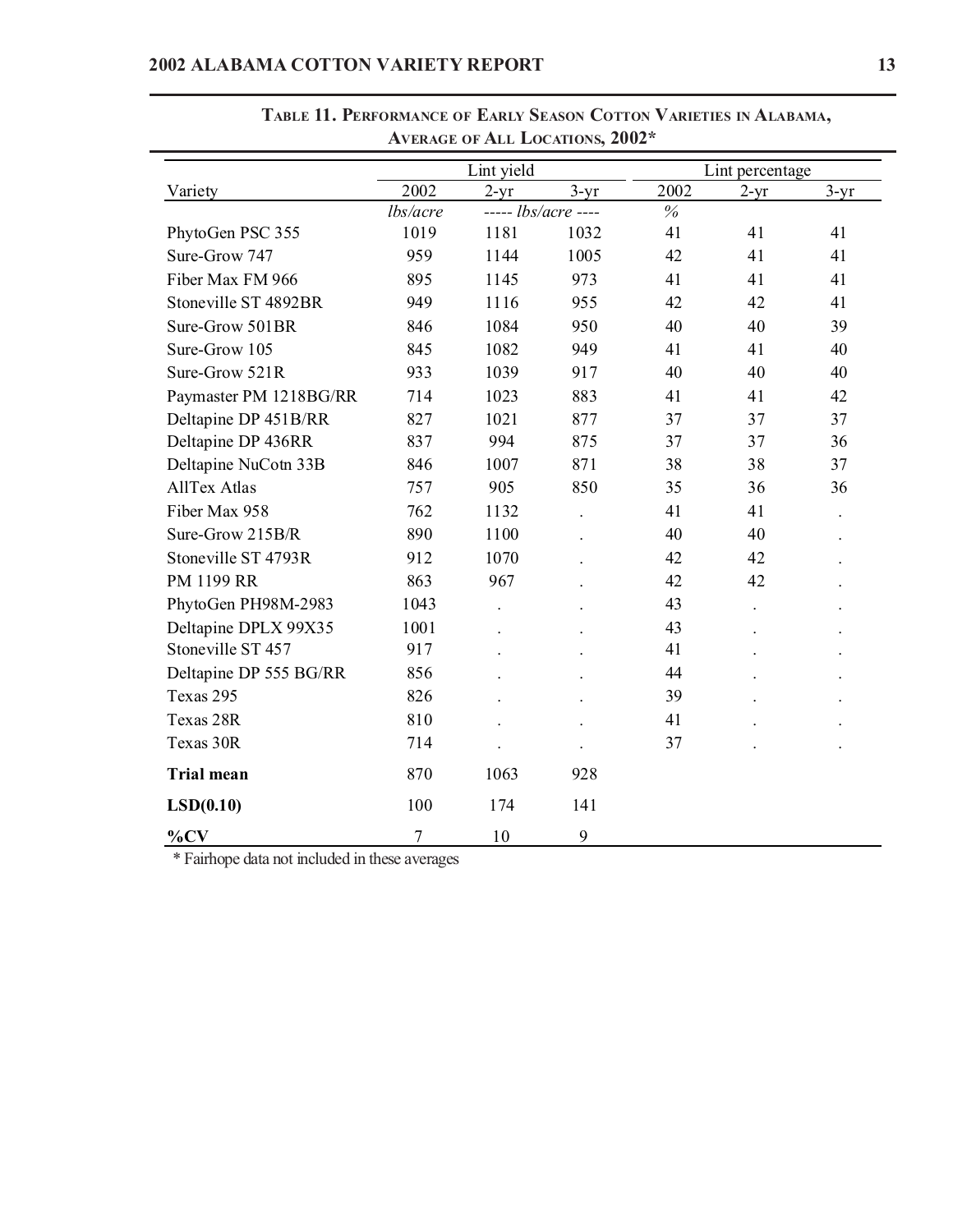|                        | AVERAGE OF ALL LOCATIONS, 2002" |                     |                      |      |                 |          |  |  |
|------------------------|---------------------------------|---------------------|----------------------|------|-----------------|----------|--|--|
|                        |                                 | Lint yield          |                      |      | Lint percentage |          |  |  |
| Variety                | 2002                            | $2 - yr$            | $3-yr$               | 2002 | $2-yr$          | $3 - yr$ |  |  |
|                        | lbs/acre                        | $---$ lbs/acre ---- |                      | $\%$ |                 |          |  |  |
| Sure-Grow 747          | 878                             | 1080                | 928                  | 42   | 41              | 41       |  |  |
| PhytoGen PSC 161       | 854                             | 996                 | 871                  | 39   | 38              | 39       |  |  |
| PhytoGen HS 12         | 799                             | 981                 | 848                  | 39   | 39              | 38       |  |  |
| Deltapine DP 5415 RR   | 775                             | 975                 | 841                  | 41   | 40              | 39       |  |  |
| Deltapine NuCotn 33B   | 819                             | 961                 | 814                  | 38   | 38              | 37       |  |  |
| Deltapine DP 458BRR    | 777                             | 929                 | 797                  | 40   | 40              | 39       |  |  |
| Fiber Max FM 989       | 564                             | 888                 | 794                  | 40   | 40              | 40       |  |  |
| Deltapine DP 655BRR    | 782                             | 869                 | 771                  | 38   | 38              | 38       |  |  |
| Deltapine DP 491       | 969                             | 1142                | $\ddot{\phantom{0}}$ | 42   | 42              |          |  |  |
| Stoneville ST 4892BR   | 920                             | 1090                |                      | 42   | 42              |          |  |  |
| DP Delta Pearl         | 815                             | 1031                |                      | 41   | 41              |          |  |  |
| Deltapine NuCotn 35B   | 859                             | 1011                |                      | 39   | 38              |          |  |  |
| Stoneville ST 580      | 819                             | 1003                |                      | 40   | 39              |          |  |  |
| Stoneville ST 5599BR   | 744                             | 996                 |                      | 41   | 41              |          |  |  |
| Deltapine DP 448B      | 815                             | 977                 |                      | 39   | 39              |          |  |  |
| Deltapine DP 565       | 781                             | 965                 |                      | 40   | 40              |          |  |  |
| Deltapine DP 5690RR    | 720                             | 948                 |                      | 37   | 38              |          |  |  |
| Deltapine DP 5415      | 805                             | 932                 |                      | 40   | 39              |          |  |  |
| GC-271                 | 853                             |                     |                      | 38   |                 |          |  |  |
| Deltapine DP 555 BG/RR | 845                             |                     |                      | 43   |                 |          |  |  |
| Stoneville ST 5303R    | 834                             |                     |                      | 41   |                 |          |  |  |
| AP 7126                | 803                             |                     |                      | 40   |                 |          |  |  |
| Acala 1517-99          | 791                             |                     |                      | 37   |                 |          |  |  |
| Fiber Max FM 989 BR    | 782                             |                     |                      | 39   |                 |          |  |  |
| Texas 24R              | 760                             |                     |                      | 41   |                 |          |  |  |
| Fiber Max 991R         | 750                             |                     |                      | 39   |                 |          |  |  |
| PhytoGen PHY 78 Acala  | 735                             |                     |                      | 38   |                 |          |  |  |
| Fiber Max FM 989 RR    | 727                             |                     |                      | 40   |                 |          |  |  |
| Texas 245              | 725                             |                     |                      | 38   |                 |          |  |  |
| <b>Trial mean</b>      | 797                             | 987                 | 833                  |      |                 |          |  |  |
| LSD(0.10)              | 92                              | 139                 | 108                  |      |                 |          |  |  |
| $\%CV$                 | $\tau$                          | $8\,$               | $8\,$                |      |                 |          |  |  |

**TABLE 12. PERFORMANCE OF FULL SEASON COTTON VARIETIES IN ALABAMA, AVERAGE OF ALL LOCATIONS, 2002\***

\* Fairhope data not included in these averages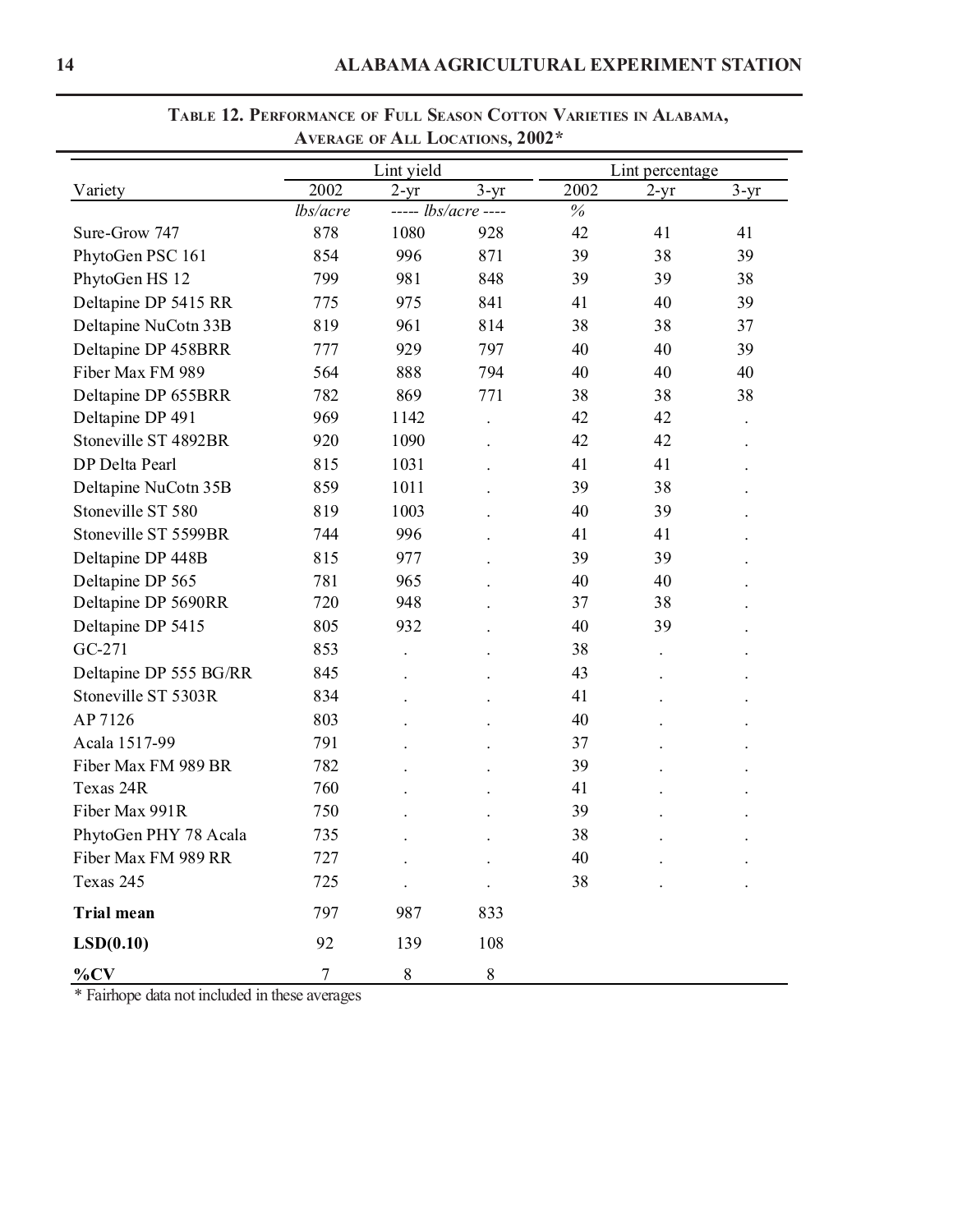| AI DELLE IVIIIVA, ALADAMA, 2002 |           |            |                     |                  |  |
|---------------------------------|-----------|------------|---------------------|------------------|--|
|                                 | 2002 lint | Lint       |                     | Average lint yld |  |
| Variety                         | yield     | percentage | $2-yr$              | $3-yr$           |  |
|                                 | lbs/acre  | $\%$       | $---$ lbs/acre ---- |                  |  |
| Sure-Grow 747                   | 1639      | 41         | 1515                | 1458             |  |
| Sure-Grow 521R                  | 1551      | 40         | 1468                | 1457             |  |
| PhytoGen PSC 355                | 1542      | 39         | 1500                | 1440             |  |
| Paymaster PM 1218BG/RR          | 1486      | 39         | 1423                | 1417             |  |
| Sure-Grow 501BR                 | 1417      | 37         | 1477                | 1410             |  |
| Deltapine DP 451B/RR            | 1375      | 37         | 1445                | 1353             |  |
| Deltapine DP 436RR              | 1406      | 36         | 1375                | 1334             |  |
| Deltapine NuCotn 33B            | 1226      | 37         | 1300                | 1257             |  |
| Stoneville ST 4892BR            | 1587      | 39         | 1571                |                  |  |
| Sure-Grow 215B/R                | 1545      | 39         | 1522                |                  |  |
| Stoneville ST 4793R             | 1474      | 40         | 1489                |                  |  |
| Fiber Max FM 966                | 1484      | 39         | 1353                |                  |  |
| PM 1199 RR                      | 1481      | 40         |                     |                  |  |
| Sure-Grow 105                   | 1468      | 38         |                     |                  |  |
| Deltapine DP 555 BG/RR          | 1256      | 41         |                     |                  |  |
| <b>Trial mean</b>               | 1462      | 39         | 1453                | 1391             |  |
| LSD(0.10)                       | 229       | 4          | 165                 | 130              |  |
| $\%CV$                          | 9         | 6          | 7                   | 5                |  |

**TABLE 13. PERFORMANCE OF EARLY SEASON IRRIGATED COTTON VARIETIES AT BELLE MINA, ALABAMA, 2002**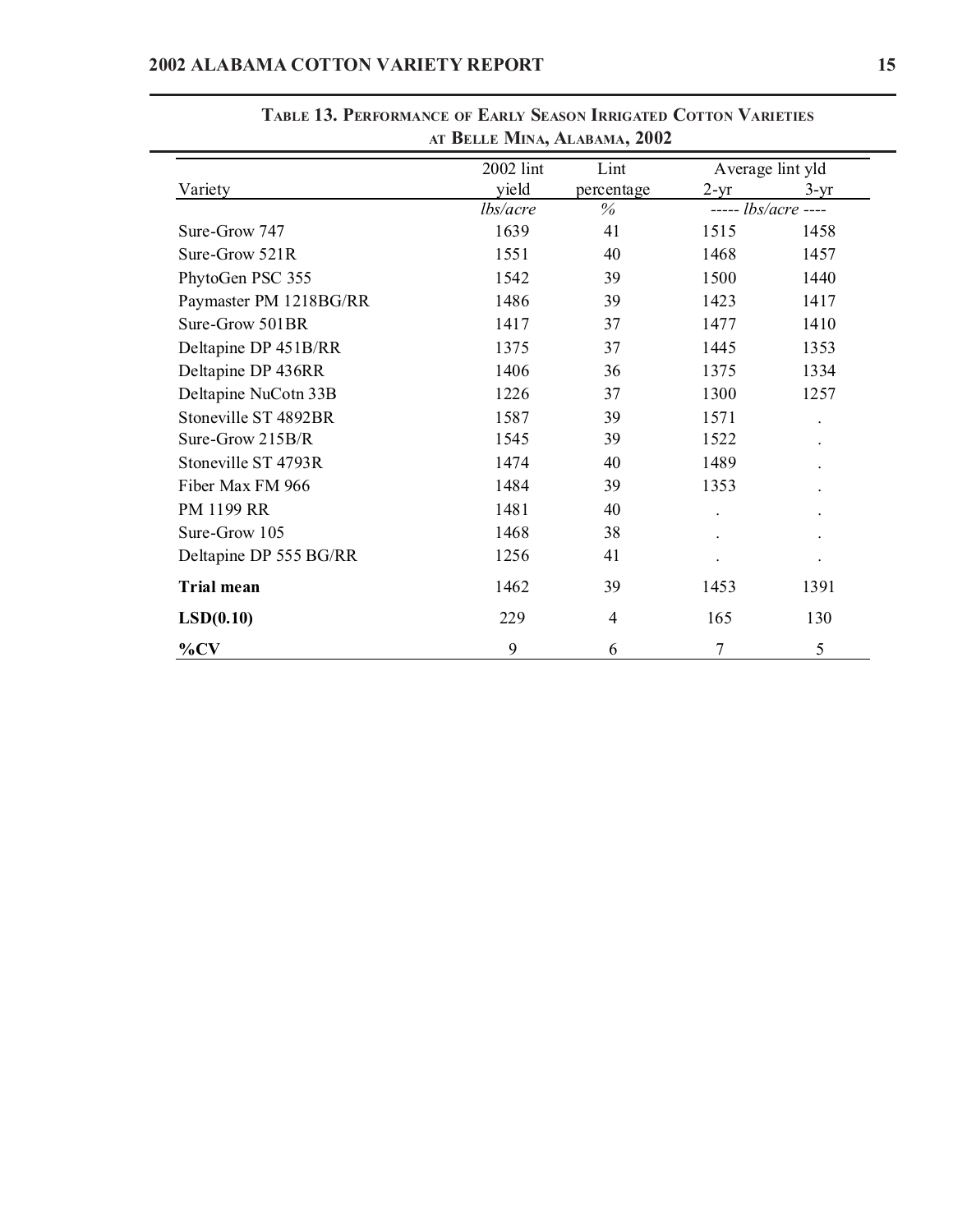|                      | $\mathbf{A}$ Deceme Minta, Acadama, 2002 |            |                      |                     |
|----------------------|------------------------------------------|------------|----------------------|---------------------|
|                      | 2002 lint                                | Lint       |                      | Average lint yld    |
| Variety              | yield                                    | percentage | $2-yr$               | $3-yr$              |
|                      | lbs/acre                                 | $\%$       |                      | $---$ lbs/acre ---- |
| Sure-Grow 747        | 1484                                     | 39         | 1528                 | 1480                |
| Fiber Max FM 989     | 1107                                     | 37         | 1400                 | 1397                |
| Deltapine NuCotn 33B | 1273                                     | 36         | 1298                 | 1315                |
| Deltapine DP 458BRR  | 1194                                     | 38         | 1217                 | 1222                |
| Deltapine DP 5415 RR | 1087                                     | 39         | 1122                 | 1180                |
| Deltapine DP 655BRR  | 1133                                     | 37         | 1185                 | 1179                |
| PhytoGen HS 12       | 1052                                     | 36         | 1135                 | 1151                |
| Stoneville ST 4892BR | 1565                                     | 40         | 1562                 |                     |
| Deltapine DP 491     | 1437                                     | 40         | 1411                 |                     |
| Deltapine DP 565     | 1136                                     | 38         | 1269                 |                     |
| Stoneville STX 9905  | 1657                                     | 39         |                      |                     |
| Fiber Max FM 989 BR  | 1488                                     | 37         |                      |                     |
| Fiber Max FM 989 RR  | 1382                                     | 38         |                      |                     |
| Stoneville ST 5303R  | 1357                                     | 38         |                      |                     |
| Deltapine DP 5415    | 1134                                     | 37         | $\ddot{\phantom{0}}$ | $\bullet$           |
| <b>Trial mean</b>    | 1299                                     | 38         | 1313                 | 1275                |
| LSD(0.10)            | 257                                      | 3          | 193                  | 138                 |
| $\%CV$               | 12                                       | 5          | 9                    | 6                   |

## **TABLE 14. PERFORMANCE OF FULL SEASON IRRIGATED COTTON VARIETIES AT BELLE MINA, ALABAMA, 2002**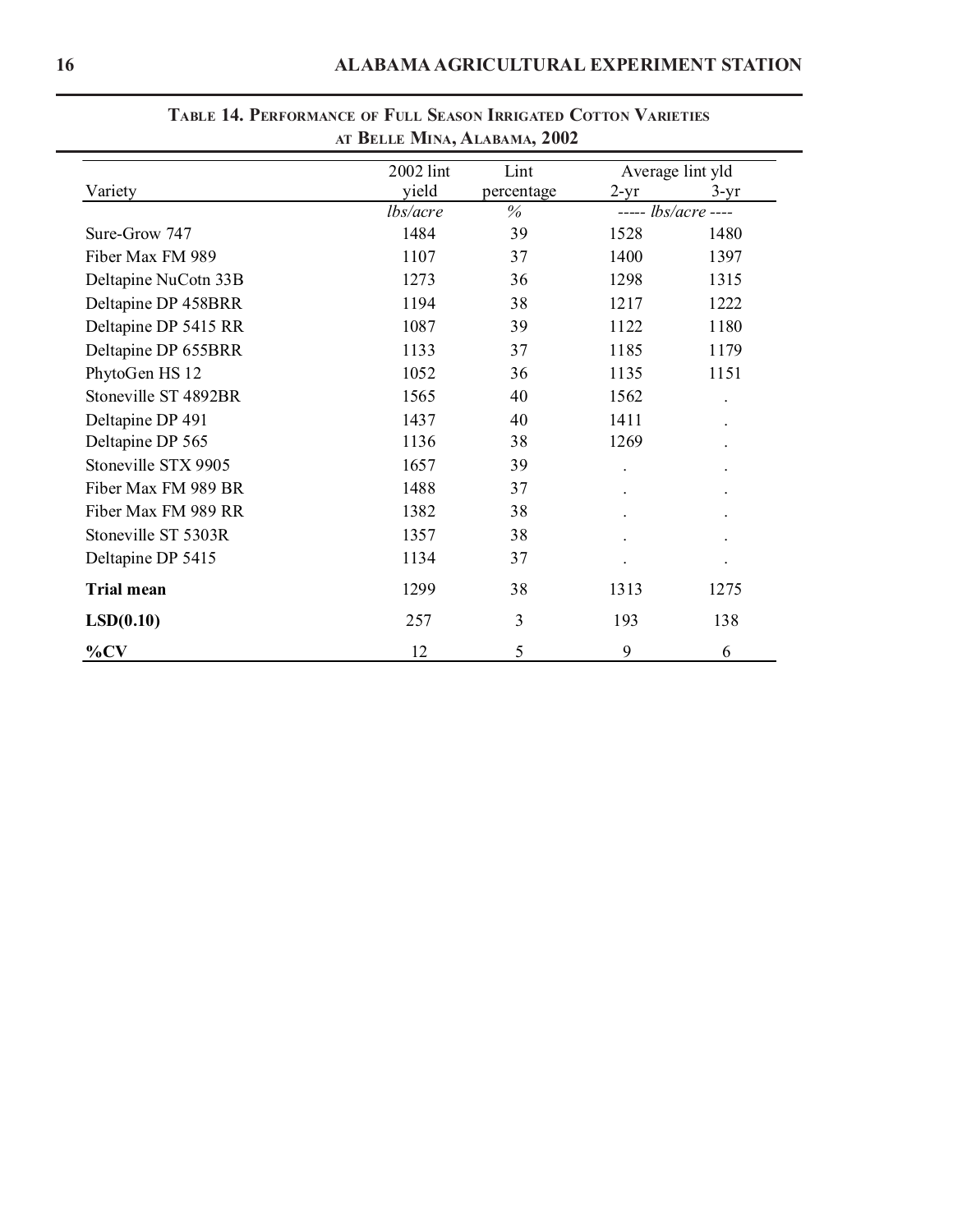| <b>I ENFUNDIANCE OF</b> | 2002 lint | INNIGATED COTTON VANIETIES AT ITEADLAND, ALADAMA, 2002<br>Lint |        | Average lint yld    |
|-------------------------|-----------|----------------------------------------------------------------|--------|---------------------|
| Variety                 | yield     | percentage                                                     | $2-yr$ | $3-yr$              |
|                         | lbs/acre  | $\%$                                                           |        | $---$ lbs/acre ---- |
| PhytoGen PSC 355        | 1771      | 41                                                             | 1783   | 1612                |
| Sure-Grow 521R          | 1756      | 43                                                             | 1738   | 1557                |
| Sure-Grow 501BR         | 1589      | 40                                                             | 1740   | 1518                |
| Sure-Grow 747           | 1464      | 41                                                             | 1552   | 1455                |
| Deltapine NuCotn 33B    | 1599      | 39                                                             | 1619   | 1416                |
| Deltapine DP 655BRR     | 1398      | 40                                                             | 1476   | 1402                |
| Paymaster PM 1218BG/RR  | 1602      | 42                                                             | 1658   | 1396                |
| Fiber Max FM 989        | 1353      | 39                                                             | 1406   | 1373                |
| Deltapine DP 451B/RR    | 1364      | 38                                                             | 1472   | 1318                |
| Deltapine DP 436RR      | 1441      | 37                                                             | 1449   | 1295                |
| DP Delta Pearl          | 1783      | 41                                                             | 1848   |                     |
| Deltapine DP 491        | 1917      | 43                                                             | 1841   |                     |
| Stoneville ST 4793R     | 1833      | 43                                                             | 1830   |                     |
| Stoneville ST 4892BR    | 1800      | 44                                                             | 1807   |                     |
| Deltapine DP 458BRR     | 1533      | 41                                                             | 1711   |                     |
| Deltapine NuCotn 35B    | 1699      | 40                                                             | 1709   |                     |
| Sure-Grow 215B/R        | 1494      | 40                                                             | 1596   |                     |
| Deltapine DP 565        | 1534      | 39                                                             | 1559   |                     |
| Deltapine DP 5415 RR    | 1429      | 41                                                             | 1524   |                     |
| <b>PM 1199 RR</b>       | 1596      | 41                                                             | 1520   |                     |
| Stoneville STX 9905     | 1785      | 43                                                             |        |                     |
| Deltapine DP 555 BG/RR  | 1768      | 45                                                             |        |                     |
| PhytoGen HS 12          | 1614      | 40                                                             |        |                     |
| Stoneville ST 5303R     | 1574      | 41                                                             |        |                     |
| Fiber Max FM 989 BR     | 1563      | 39                                                             |        |                     |
| Fiber Max FM 989 RR     | 1503      | 41                                                             |        |                     |
| Deltapine DP 5690RR     | 1469      | 37                                                             |        |                     |
| <b>Trial mean</b>       | 1601      | 41                                                             | 1642   | 1434                |
| LSD(0.10)               | 335       | 3                                                              | 284    | 228                 |
| $\%CV$                  | 13        | $\overline{4}$                                                 | 10     | 9                   |

**TABLE 15. PERFORMANCE OF IRRIGATED COTTON VARIETIES AT HEADLAND, ALABAMA, 2002**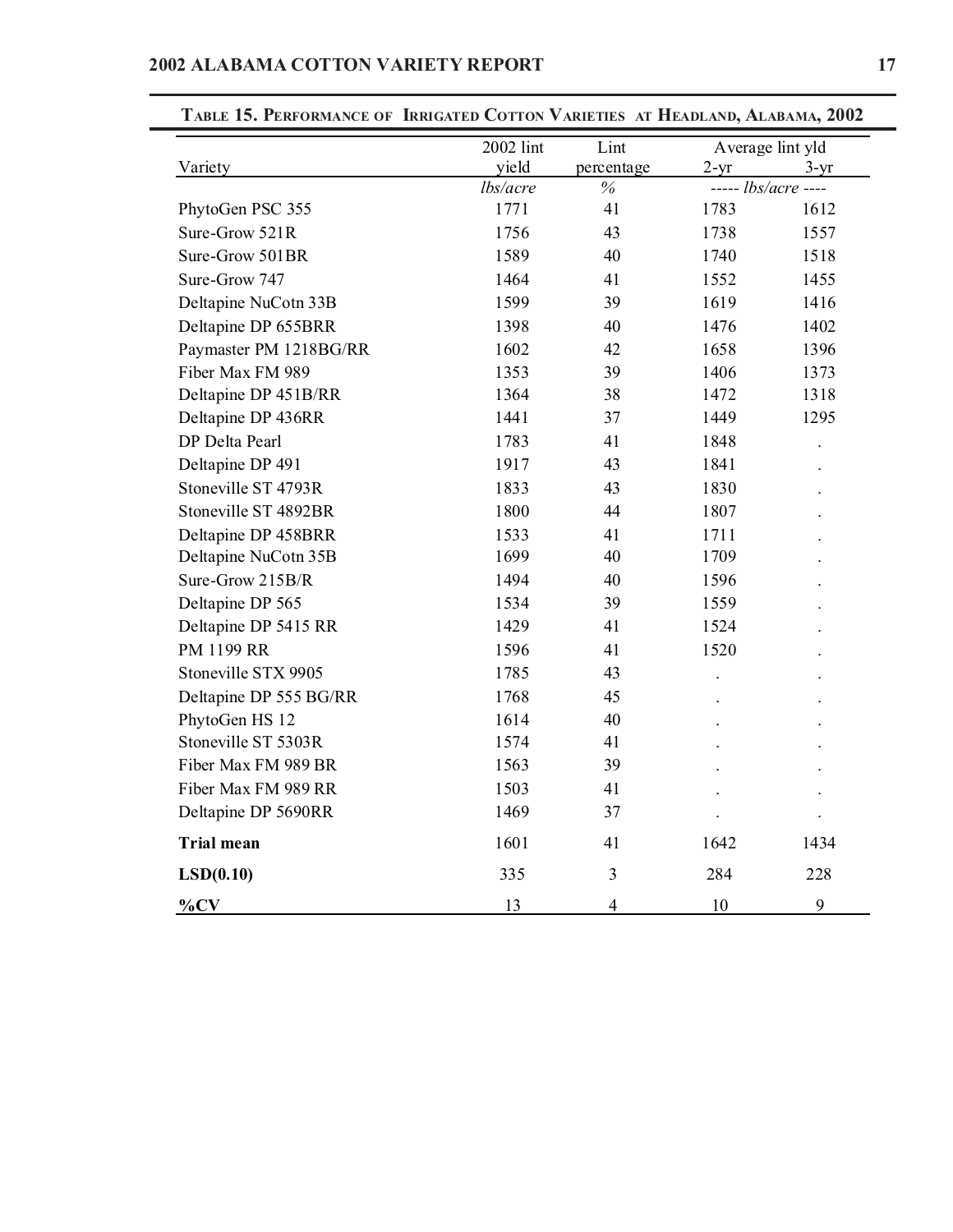| <b>TABLE TO. RELATIVE TIELD KANKINGS BY LOCATION OF EARLY SEASON COTTON VARIETIES, 2002</b> |                   |                |            |                |          |                |          |                |
|---------------------------------------------------------------------------------------------|-------------------|----------------|------------|----------------|----------|----------------|----------|----------------|
|                                                                                             | <b>Belle Mina</b> |                | Prattville |                | Shorter  |                | Headland |                |
| Variety                                                                                     | lbs/acre          | Rank           | lbs/acre   | Rank           | lbs/acre | Rank           | lbs/acre | Rank           |
| <b>AllTex Atlas</b>                                                                         | 623               | 23             |            |                | 891      | 23             |          |                |
| Deltapine DP 436RR                                                                          | 669               | 21             | 914        | 10             | 1117     | 14             | 649      | 13             |
| Deltapine DP 451B/RR                                                                        | 766               | 15             | 940        | $\overline{7}$ | 1047     | 22             | 555      | 18             |
| Deltapine DP 555 BG/RR                                                                      | 737               | 17             | 880        | 13             | 1179     | 11             | 628      | 14             |
| Deltapine DPLX 99X35                                                                        | 952               | $\mathbf{1}$   | 1022       | $\overline{4}$ | 1295     | $\overline{4}$ | 733      | $\overline{4}$ |
| Deltapine NuCotn 33B                                                                        | 718               | 18             | 855        | 15             | 1110     | 15             | 700      | $\,8\,$        |
| Fiber Max FM 958                                                                            | 715               | 19             | 687        | 21             | 1106     | 16             | 538      | 19             |
| Fiber Max FM 966                                                                            | 769               | 14             | 889        | 12             | 1269     | 6              | 651      | 12             |
| Paymaster PM 1218BG/RR                                                                      | 795               | 11             | 664        | 22             | 1070     | 19             | 328      | 22             |
| PhytoGen PH98M-2983                                                                         | 937               | $\overline{2}$ | 1077       | $\mathbf{1}$   | 1391     | $\mathbf{1}$   | 768      | $\overline{2}$ |
| PhytoGen PSC 355                                                                            | 839               | 8              | 1066       | $\overline{2}$ | 1383     | $\mathbf{2}$   | 788      | $\mathbf{1}$   |
| PM 1199 RR                                                                                  | 815               | 10             | 778        | 18             | 1268     | 7              | 591      | 17             |
| Stoneville ST 457                                                                           | 788               | 13             | 913        | 11             | 1263     | 8              | 705      | 5              |
| Stoneville ST 4793R                                                                         | 849               | 6              | 944        | 6              | 1150     | 13             | 703      | $\overline{7}$ |
| Stoneville ST 4892BR                                                                        | 854               | 5              | 1023       | 3              | 1227     | 9              | 691      | 9              |
| Sure-Grow 105                                                                               | 822               | 9              | 805        | 17             | 1067     | 21             | 688      | 10             |
| Sure-Grow 215B/R                                                                            | 846               | $\overline{7}$ | 921        | 9              | 1179     | 10             | 616      | 16             |
| Sure-Grow 501BR                                                                             | 865               | 3              | 776        | 19             | 1092     | 18             | 652      | 11             |
| Sure-Grow 521R                                                                              | 757               | 16             | 924        | 8              | 1307     | 3              | 742      | 3              |
| Sure-Grow 747                                                                               | 855               | $\overline{4}$ | 1008       | 5              | 1270     | 5              | 705      | 6              |
| Texas 28R                                                                                   | 791               | 12             | 878        | 14             | 1097     | 17             | 475      | 20             |
| Texas 295                                                                                   | 709               | 20             | 806        | 16             | 1159     | 12             | 628      | 15             |
| Texas 30R                                                                                   | 627               | 22             | 702        | 20             | 1069     | 20             | 459      | 21             |
| <b>Trial mean</b>                                                                           | 787               |                | 885        |                | 1174     |                | 636      |                |
| LSD(0.10)                                                                                   | 163               |                | 141        |                | 182      |                | 166      |                |
| $\%CV$                                                                                      | 12                |                | 10         |                | 9        |                | 16       |                |

**TABLE 16. RELATIVE YIELD RANKINGS BY LOCATION OF EARLY SEASON COTTON VARIETIES, 2002**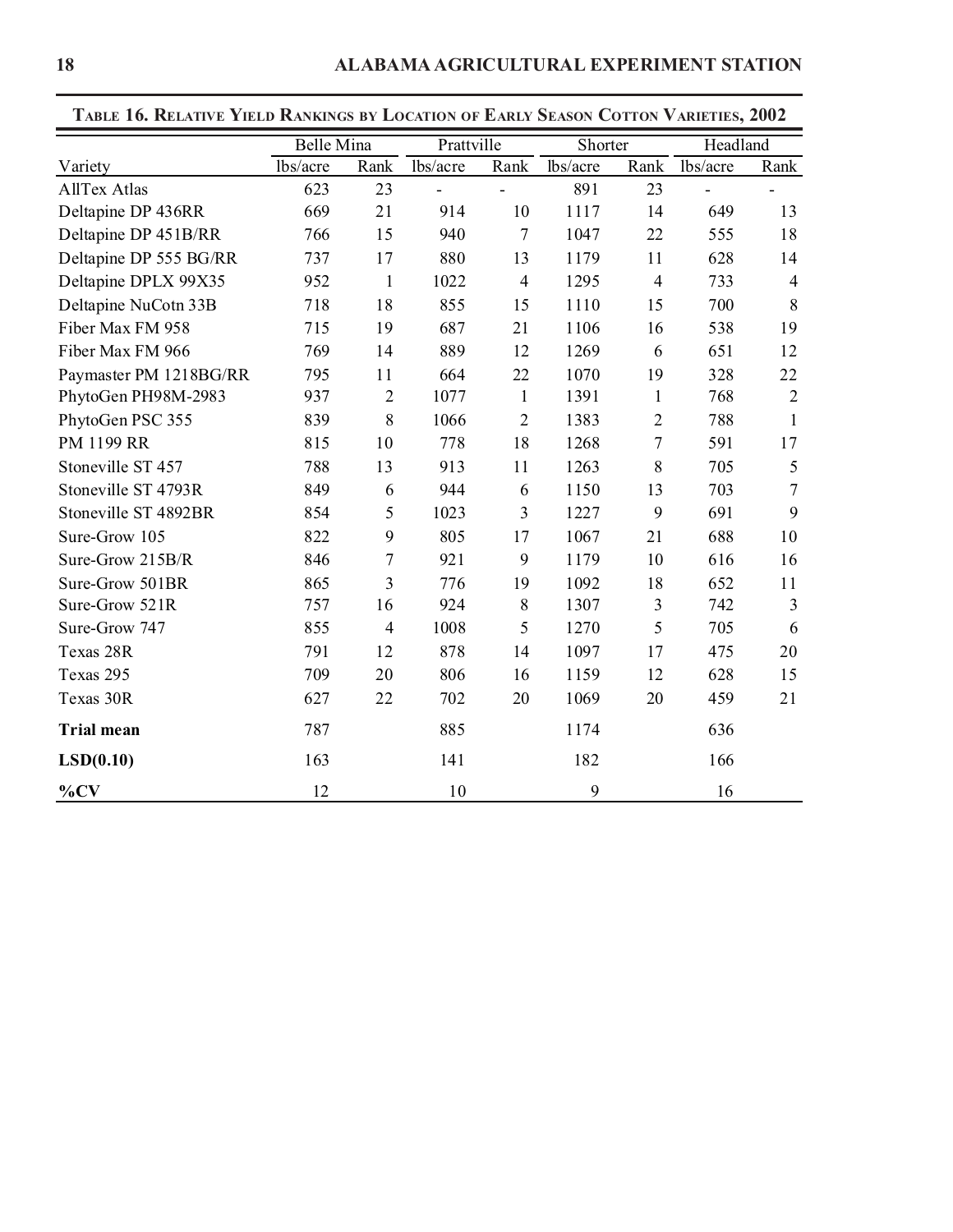|                        | <b>Belle Mina</b> |                | Prattville |                          | Shorter  |                | Headland |                |
|------------------------|-------------------|----------------|------------|--------------------------|----------|----------------|----------|----------------|
| Variety                | lbs/acre          | Rank           | lbs/acre   | Rank                     | lbs/acre | Rank           | lbs/acre | Rank           |
| Acala 1517-99          | 543               | 28             |            | $\overline{\phantom{a}}$ | 1039     | 26             |          |                |
| AP 7126                | 574               | 25             | 917        | 6                        | 1180     | 11             | 541      | 16             |
| Deltapine DP 448B      | 639               | 10             | 869        | 11                       | 1209     | 8              | 541      | 15             |
| Deltapine DP 458BRR    | 560               | 26             | 860        | 13                       | 1123     | 19             | 567      | 13             |
| Deltapine DP 491       | 743               | $\overline{4}$ | 1059       | $\mathbf{1}$             | 1323     | $\mathbf{1}$   | 752      | $\mathbf{1}$   |
| Deltapine DP 5415      | 580               | 24             | 880        | 10                       | 1069     | 23             | 689      | $\overline{2}$ |
| Deltapine DP 5415 RR   | 600               | 18             | 827        | 20                       | 1135     | 16             | 536      | 18             |
| Deltapine DP 555 BG/RR | 600               | 19             | 923        | 5                        | 1211     | $\overline{7}$ | 647      | 6              |
| Deltapine DP 565       | 610               | 15             | 832        | 19                       | 1132     | 17             | 552      | 14             |
| Deltapine DP 5690RR    | 553               | 27             | 809        | 21                       | 976      | 28             | 541      | 17             |
| Deltapine DP 655BRR    | 642               | 9              | 849        | 15                       | 1057     | 25             | 580      | 11             |
| Deltapine NuCotn 33B   | 671               | $\,$ $\,$      | 844        | 16                       | 1182     | 10             | 580      | 10             |
| Deltapine NuCotn 35B   | 638               | 11             | 968        | $\overline{4}$           | 1168     | 13             | 660      | $\overline{3}$ |
| DP Delta Pearl         | 627               | 13             | 869        | 12                       | 1179     | 12             | 586      | 9              |
| Fiber Max FM 989       | 514               | 29             | 451        | 28                       | 852      | 29             | 439      | 26             |
| Fiber Max FM 989 BR    | 710               | 6              | 793        | 22                       | 1115     | 20             | 511      | 22             |
| Fiber Max FM 989 RR    | 597               | 22             | 745        | 26                       | 1125     | 18             | 440      | 25             |
| Fiber Max FM 991R      | 607               | 16             | 774        | 23                       | 1086     | 21             | 534      | 20             |
| $GC-271$               | 758               | 3              | 911        | 8                        | 1168     | 14             | 577      | 12             |
| PhytoGen HS 12         | 600               | 20             | 884        | 9                        | 1083     | 22             | 629      | $\overline{7}$ |
| PhytoGen PHY 78 Acala  | 598               | 21             | 755        | 25                       | 1147     | 15             | 441      | 24             |
| PhytoGen PSC 161       | 615               | 14             | 1021       | $\overline{2}$           | 1245     | $\overline{4}$ | 535      | 19             |
| Stoneville ST 4892BR   | 802               | $\mathbf{1}$   | 999        | 3                        | 1220     | 6              | 659      | $\overline{4}$ |
| Stoneville ST 5599BR   | 784               | $\overline{2}$ | 833        | 18                       | 1061     | 24             | 296      | 28             |
| Stoneville ST 580      | 676               | $\overline{7}$ | 854        | 14                       | 1311     | $\overline{2}$ | 435      | 27             |
| Stoneville STX 0003    | 629               | 12             | 833        | 17                       | 1221     | 5              | 654      | 5              |
| Sure-Grow 747          | 718               | 5              | 911        | $\tau$                   | 1265     | 3              | 620      | 8              |
| Texas 245              | 606               | 17             | 768        | 24                       | 1026     | 27             | 501      | 23             |
| Texas 24R              | 595               | 23             | 736        | 27                       | 1197     | 9              | 511      | 21             |
| <b>Trial mean</b>      | 634               |                | 849        |                          | 1142     |                | 555      |                |
| LSD(0.10)              | 166               |                | 138        |                          | 198      |                | 187      |                |
| $\%CV$                 | 16                |                | 10         |                          | 10       |                | 20       |                |

**TABLE 17. RELATIVE YIELD RANKINGS BY LOCATION OF FULL SEASON COTTON VARIETIES, 2002**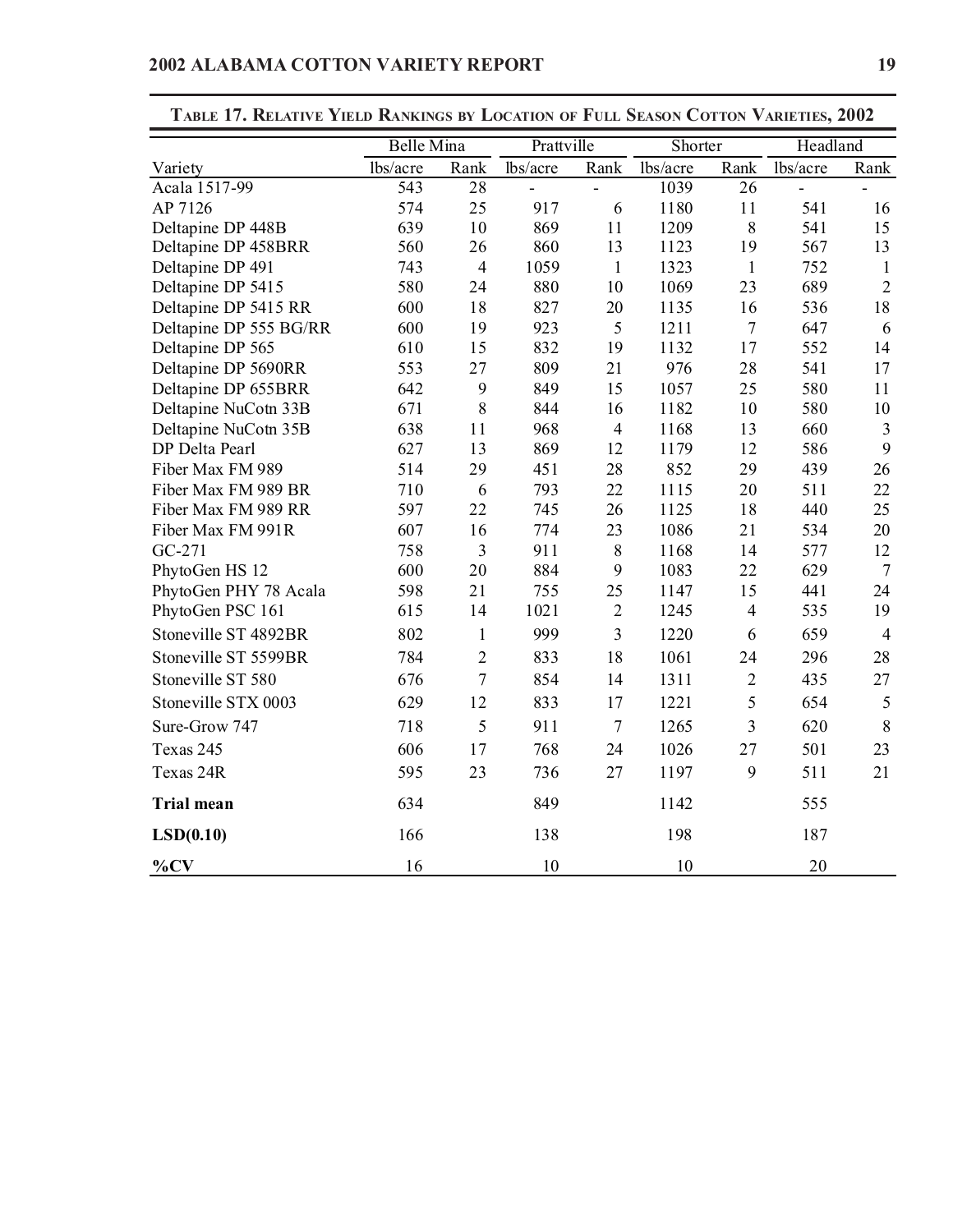| Variety                | Micronaire          | Length | Strength | Uniformity |
|------------------------|---------------------|--------|----------|------------|
|                        | units               | in.    | $g$ /tex | pct.       |
|                        | <b>Early season</b> |        |          |            |
| PhytoGen PH98M-2983    | 4.0                 | 1.15   | 30.5     | 83         |
| Deltapine DPLX 99X35   | 4.1                 | 1.14   | 29.4     | 83         |
| Stoneville ST 4793R    | 3.7                 | 1.13   | 31.0     | 83         |
| Sure-Grow 501BR        | 4.4                 | 1.16   | 30.7     | 84         |
| Sure-Grow 215B/R       | 4.0                 | 1.06   | 28.4     | 83         |
| Sure-Grow 747          | 4.3                 | 1.17   | 28.3     | 85         |
| Stoneville ST 4892BR   | 3.4                 | 1.10   | 29.0     | 83         |
| PhytoGen PSC 355       | 4.3                 | 1.14   | 33.1     | 84         |
| Sure-Grow 105          | 4.0                 | 1.17   | 31.8     | 85         |
| PM 1199 RR             | 3.8                 | 1.14   | 29.3     | 85         |
| Texas 28R              | 4.9                 | 1.08   | 27.8     | 81         |
| Paymaster PM 1218BG/RR | 3.6                 | 1.09   | 25.8     | 85         |
| Stoneville ST 457      | 3.9                 | 1.16   | 31.8     | 84         |
| Fiber Max FM 966       | 3.5                 | 1.14   | 34.1     | 85         |
| Deltapine DP 555 BG/RR | 4.0                 | 1.14   | 30.1     | 82         |
| Deltapine DP 451B/RR   | 4.2                 | 1.17   | 29.1     | 85         |
| Sure-Grow 521R         | 3.2                 | 1.10   | 28.7     | 85         |
| Fiber Max FM 958       | 4.4                 | 1.13   | 31.2     | 85         |
| Deltapine NuCotn 33B   | 3.9                 | 1.16   | 32.1     | 84         |
| Texas 295              | 3.5                 | 1.24   | 32.4     | 83         |
| Texas 30R              | 4.3                 | 1.17   | 30.5     | 83         |
| Deltapine DP 436RR     | 3.6                 | 1.16   | 30.0     | 82         |
| AllTex Atlas           | 4.2                 | 1.09   | 30.7     | 83         |

## **TABLE 18.A. COTTON FIBER ANALYSIS, HVI, OF EARLY SEASON COTTON VARIETIES AT BELLE MINA, 2002**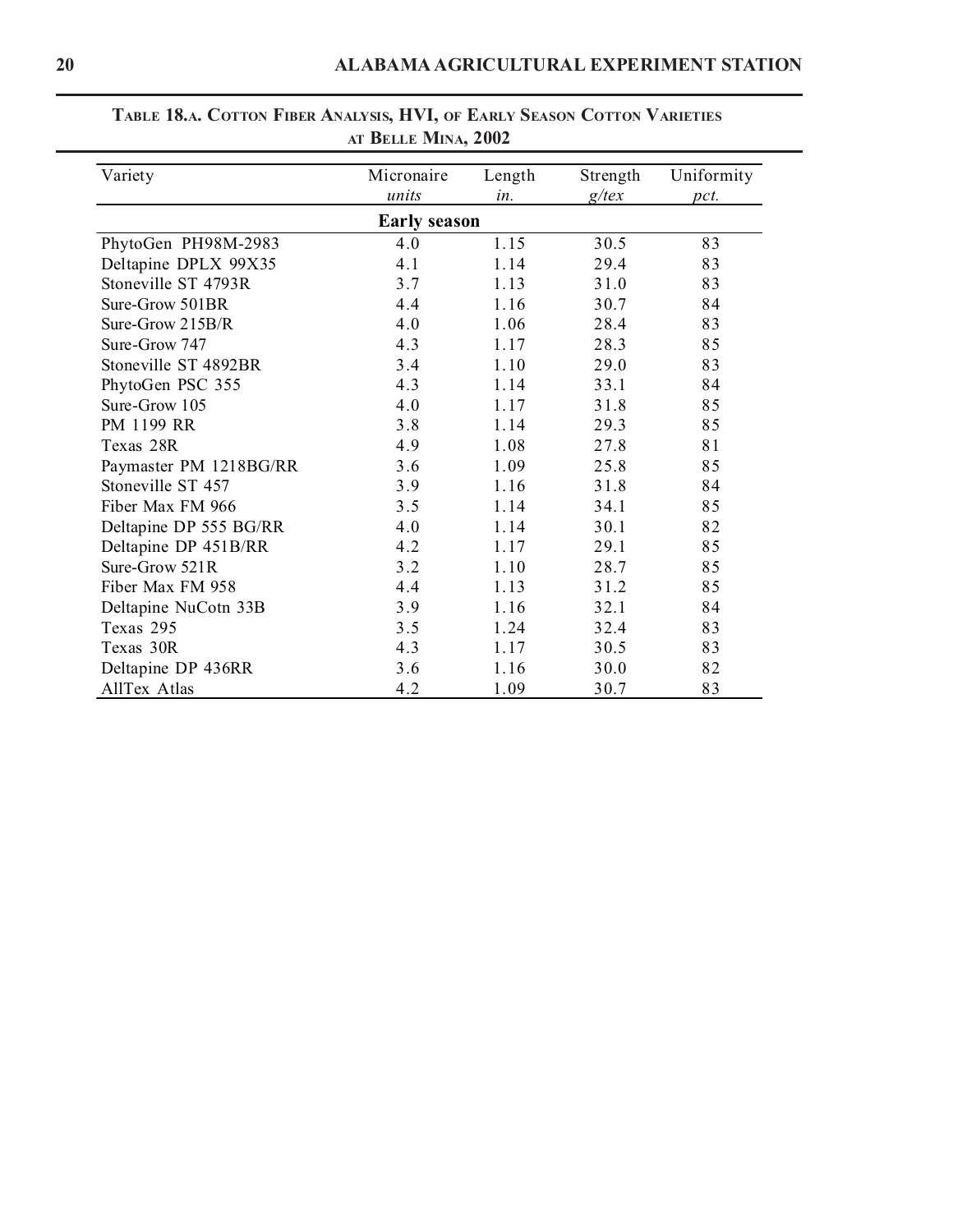| Variety                | Micronaire         | Length | Strength | Uniformity |
|------------------------|--------------------|--------|----------|------------|
|                        | units              | in.    | $g$ /tex | pct.       |
|                        | <b>Full season</b> |        |          |            |
| Stoneville ST 4892BR   | 3.8                | 1.14   | 32.2     | 83         |
| Stoneville ST 5599BR   | 4.7                | 1.18   | 33.6     | 84         |
| $GC-271$               | 4.0                | 1.20   | 33.7     | 84         |
| Deltapine DP 491       | 3.9                | 1.25   | 34.5     | 83         |
| Sure-Grow 747          | 4.7                | 1.14   | 30.1     | 84         |
| Fiber Max FM 989 BR    | 3.6                | 1.18   | 34.9     | 84         |
| Stoneville ST 580      | 4.4                | 1.16   | 32.8     | 82         |
| Deltapine NuCotn 33B   | 4.3                | 1.18   | 32.0     | 84         |
| Deltapine DP 655BRR    | 4.4                | 1.15   | 33.9     | 83         |
| Deltapine DP 448B      | 3.6                | 1.12   | 31.4     | 82         |
| Deltapine NuCotn 35B   | 4.1                | 1.16   | 32.8     | 83         |
| Stoneville ST 5303R    | 4.8                | 1.13   | 34.2     | 84         |
| DP Delta Pearl         | 4.7                | 1.15   | 31.5     | 82         |
| PhytoGen PSC 161       | 3.8                | 1.22   | 33.4     | 84         |
| Deltapine DP 565       | 4.3                | 1.18   | 33.5     | 82         |
| Fiber Max FM 991R      | 4.5                | 1.19   | 33.3     | 82         |
| Texas 245              | 3.9                | 1.21   | 34.8     | 82         |
| Deltapine DP 555 BG/RR | 4.3                | 1.15   | 32.1     | 82         |
| Deltapine DP 5415 RR   | 3.8                | 1.16   | 33.6     | 83         |
| PhytoGen HS 12         | 4.8                | 1.16   | 32.7     | 83         |
| PhytoGen PHY 78 Acala  | 3.8                | 1.19   | 34.5     | 85         |
| Fiber Max FM 989 RR    | 3.8                | 1.15   | 33.9     | 81         |
| Texas 24R              | 4.6                | 1.13   | 32.7     | 84         |
| Deltapine DP 5415      | 4.3                | 1.13   | 32.9     | 83         |
| AP 7126                | 4.5                | 1.19   | 32.9     | 84         |
| Deltapine DP 458BRR    | 4.4                | 1.19   | 32.2     | 84         |
| Deltapine DP 5690RR    | 3.9                | 1.15   | 33.9     | 83         |
| Acala 1517-99          | 3.5                | 1.23   | 34.2     | 83         |
| Fiber Max FM 989       | 4.3                | 1.11   | 34.8     | 83         |

# **TABLE 18.B. COTTON FIBER ANALYSIS, HVI, OF FULL SEASON COTTON VARIETIES AT BELLE MINA, 2002**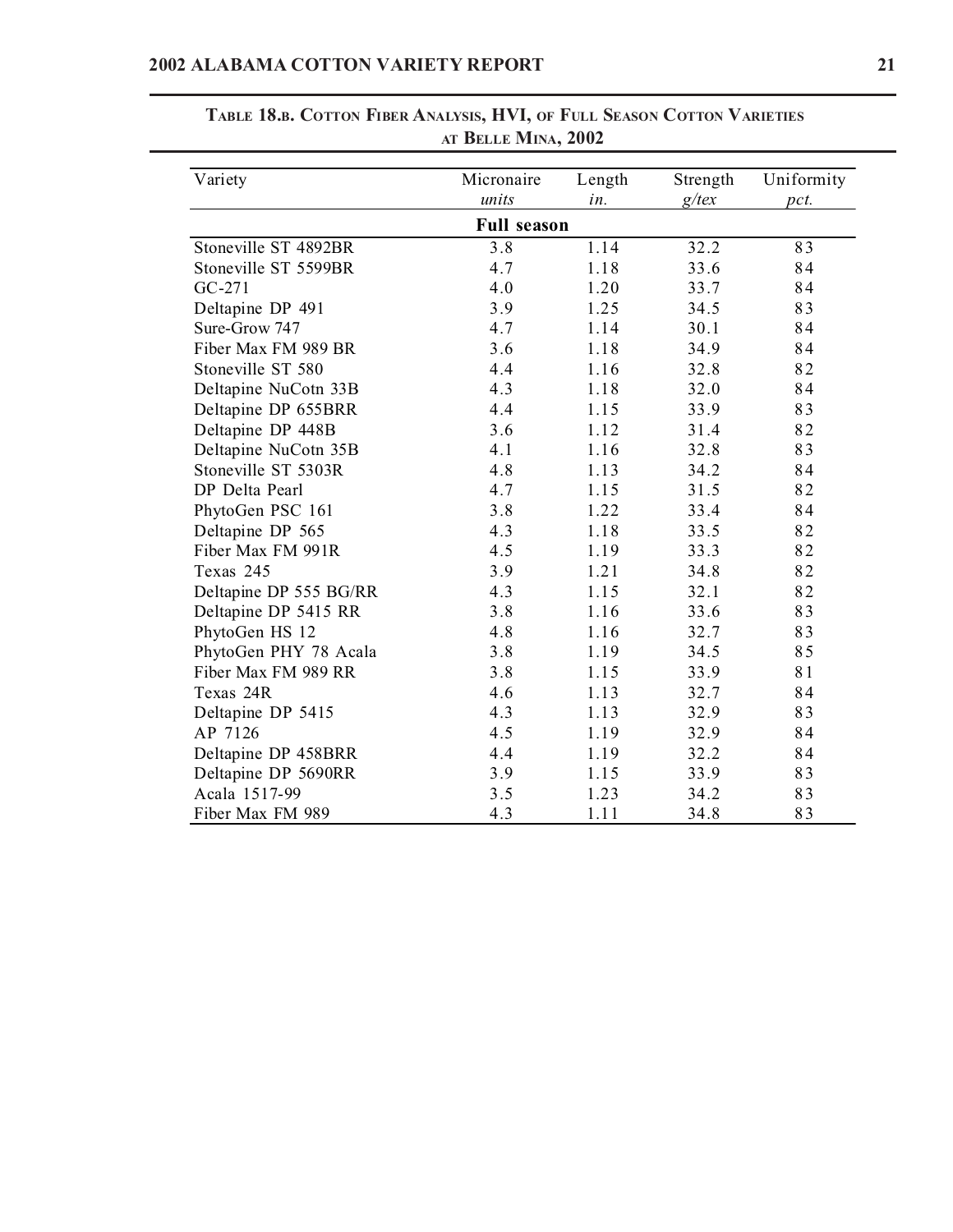| Variety                | Micronaire<br>units | Length<br>in. | Strength<br>$g$ /tex | Uniformity<br>pct. |  |  |  |  |
|------------------------|---------------------|---------------|----------------------|--------------------|--|--|--|--|
| <b>Early season</b>    |                     |               |                      |                    |  |  |  |  |
| PhytoGen PH98M-2983    | 4.6                 | 1.06          | 29.4                 | 84                 |  |  |  |  |
| PhytoGen PSC 355       | 4.9                 | 1.08          | 31.0                 | 84                 |  |  |  |  |
| Stoneville ST 4892BR   | 5.0                 | 1.06          | 29.8                 | 83                 |  |  |  |  |
| Deltapine DPLX 99X35   | 5.2                 | 1.08          | 30.3                 | 84                 |  |  |  |  |
| Sure-Grow 747          | 4.9                 | 1.07          | 28.3                 | 84                 |  |  |  |  |
| Stoneville ST 4793R    | 5.2                 | 1.03          | 28.6                 | 84                 |  |  |  |  |
| Deltapine DP 451B/RR   | 4.7                 | 1.10          | 28.8                 | 85                 |  |  |  |  |
| Sure-Grow 521R         | 4.7                 | 1.05          | 29.4                 | 84                 |  |  |  |  |
| Sure-Grow 215B/R       | 4.8                 | 1.04          | 28.1                 | 84                 |  |  |  |  |
| Stoneville ST 457      | 4.7                 | 1.09          | 31.1                 | 84                 |  |  |  |  |
| Deltapine DP 436RR     | 4.7                 | 1.10          | 28.1                 | 84                 |  |  |  |  |
| Fiber Max FM 966       | 4.2                 | 1.09          | 33.8                 | 84                 |  |  |  |  |
| Deltapine DP 555 BG/RR | 4.3                 | 1.05          | 29.8                 | 82                 |  |  |  |  |
| Texas 28R              | 5.1                 | 1.08          | 29.3                 | 84                 |  |  |  |  |
| Deltapine NuCotn 33B   | 4.5                 | 1.10          | 30.7                 | 83                 |  |  |  |  |
| Texas 295              | 4.4                 | 1.11          | 31.3                 | 84                 |  |  |  |  |
| Sure-Grow 105          | 5.1                 | 1.10          | 30.8                 | 85                 |  |  |  |  |
| PM 1199 RR             | 4.9                 | 1.08          | 29.9                 | 84                 |  |  |  |  |
| Sure-Grow 501BR        | 4.8                 | 1.07          | 29.6                 | 84                 |  |  |  |  |
| Texas 30R              | 4.7                 | 1.10          | 28.1                 | 82                 |  |  |  |  |
| Fiber Max FM 958       | 4.5                 | 1.14          | 32.8                 | 83                 |  |  |  |  |
| Paymaster PM 1218BG/RR | 4.8                 | 1.06          | 28.4                 | 84                 |  |  |  |  |

## **TABLE 19.A. COTTON FIBER ANALYSIS, HVI, OF EARLY SEASON COTTON VARIETIES AT PRATTVILLE, 2002**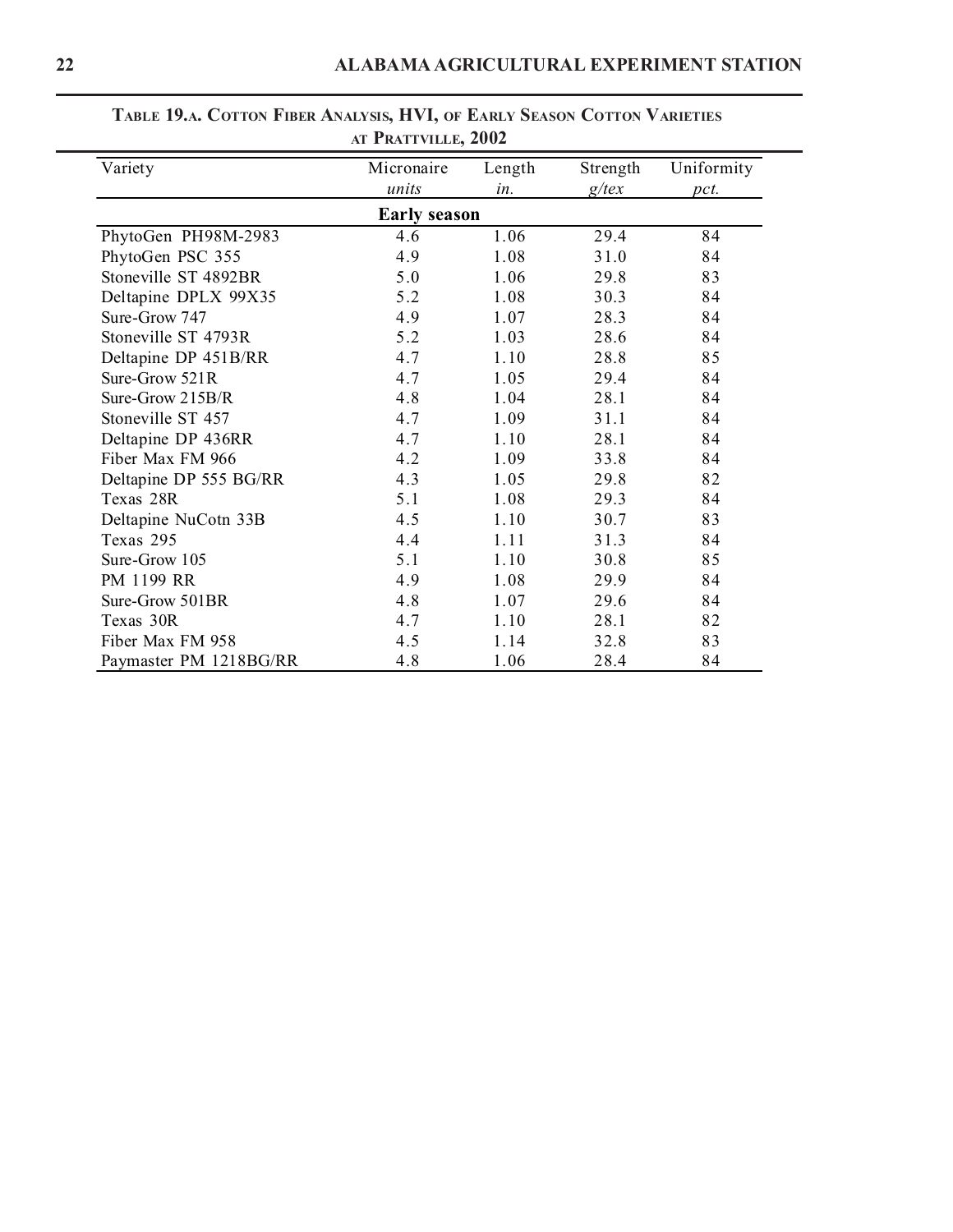| Variety                | Micronaire | Length | Strength | Uniformity |  |  |  |  |
|------------------------|------------|--------|----------|------------|--|--|--|--|
|                        | units      | in.    | $g$ /tex | pct.       |  |  |  |  |
| <b>Full season</b>     |            |        |          |            |  |  |  |  |
| Deltapine DP 491       | 4.5        | 1.14   | 31.4     | 84         |  |  |  |  |
| PhytoGen PSC 161       | 4.7        | 1.14   | 32.8     | 85         |  |  |  |  |
| Stoneville ST 4892BR   | 5.2        | 1.06   | 29.5     | 84         |  |  |  |  |
| Deltapine NuCotn 35B   | 4.7        | 1.09   | 31.7     | 83         |  |  |  |  |
| Deltapine DP 555 BG/RR | 4.4        | 1.06   | 28.8     | 82         |  |  |  |  |
| AP 7126                | 4.8        | 1.11   | 30.4     | 83         |  |  |  |  |
| Sure-Grow 747          | 4.8        | 1.07   | 28.2     | 82         |  |  |  |  |
| GC-271                 | 4.7        | 1.13   | 32.5     | 84         |  |  |  |  |
| PhytoGen HS 12         | 4.8        | 1.13   | 31.6     | 84         |  |  |  |  |
| Deltapine DP 5415      | 5.0        | 1.07   | 30.2     | 83         |  |  |  |  |
| DP Delta Pearl         | 5.0        | 1.12   | 30.5     | 83         |  |  |  |  |
| Deltapine DP 448B      | 4.5        | 1.09   | 29.8     | 83         |  |  |  |  |
| Deltapine DP 458BRR    | 4.9        | 1.07   | 29.0     | 83         |  |  |  |  |
| Stoneville ST 580      | 5.0        | 1.08   | 29.6     | 83         |  |  |  |  |
| Deltapine DP 655BRR    | 4.6        | 1.10   | 31.2     | 83         |  |  |  |  |
| Deltapine NuCotn 33B   | 4.7        | 1.07   | 29.2     | 83         |  |  |  |  |
| Stoneville ST 5303R    | 5.2        | 1.06   | 30.7     | 83         |  |  |  |  |
| Deltapine DP 565       | 4.8        | 1.12   | 30.4     | 84         |  |  |  |  |
| Stoneville ST 5599BR   | 4.6        | 1.05   | 29.3     | 83         |  |  |  |  |
| Deltapine DP 5415 RR   | 4.9        | 1.08   | 31.1     | 83         |  |  |  |  |
| Deltapine DP 5690RR    | 4.6        | 1.06   | 30.7     | 83         |  |  |  |  |
| Fiber Max FM 989 BR    | 4.3        | 1.10   | 32.4     | 83         |  |  |  |  |
| Fiber Max FM 991R      | 4.5        | 1.06   | 30.3     | 82         |  |  |  |  |
| Texas 245              | 4.0        | 1.15   | 33.6     | 84         |  |  |  |  |
| PhytoGen PHY 78 Acala  | 4.1        | 1.12   | 30.9     | 84         |  |  |  |  |
| Fiber Max FM 989 RR    | 4.2        | 1.08   | 32.6     | 83         |  |  |  |  |
| Texas 24R              | 4.9        | 1.08   | 29.2     | 84         |  |  |  |  |
| Fiber Max FM 989       | 4.4        | 1.11   | 32.8     | 84         |  |  |  |  |

**TABLE 19.B. COTTON FIBER ANALYSIS, HVI, OF FULL SEASON COTTON VARIETIES AT PRATTVILLE, 2002**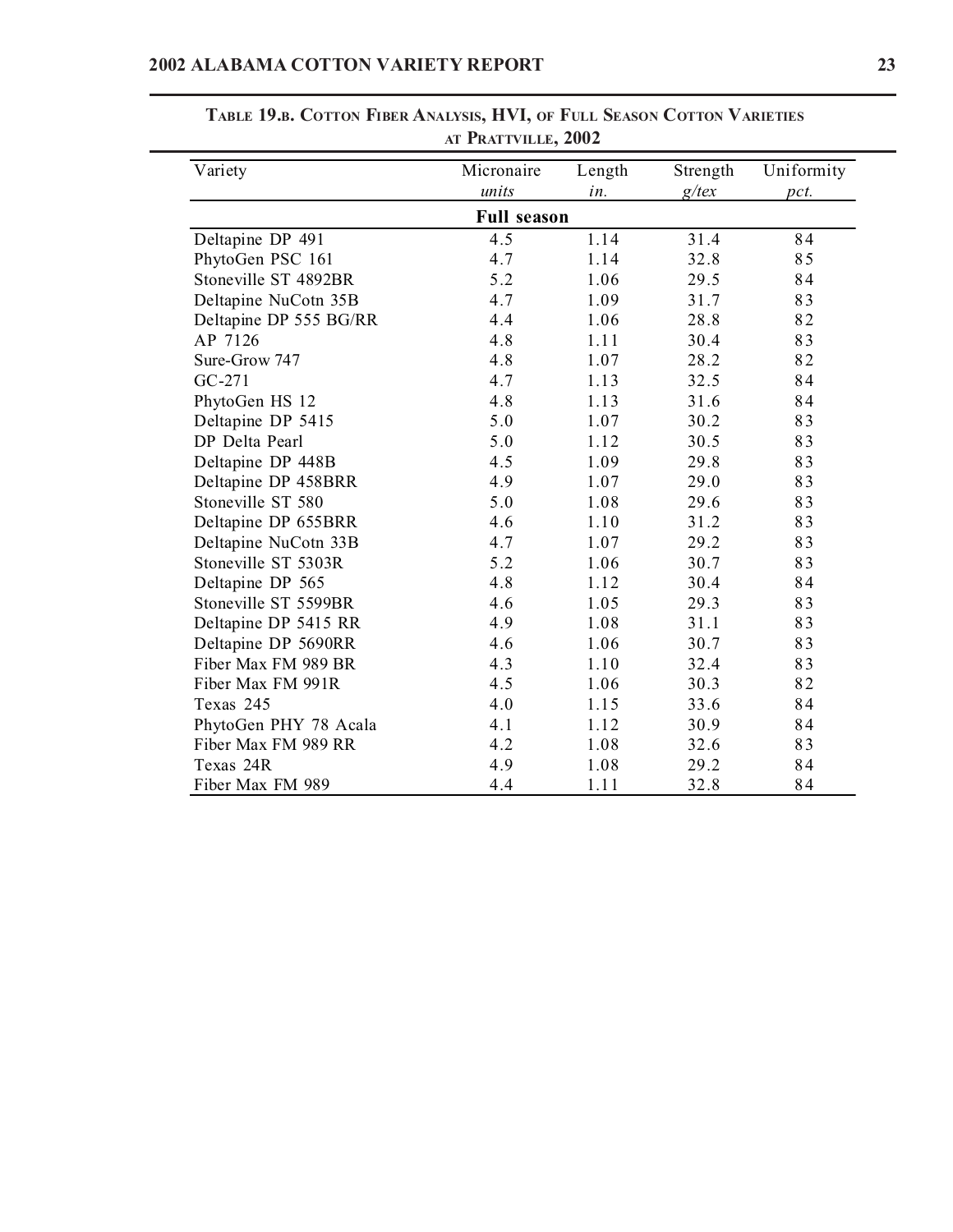| Variety                | Micronaire<br>units | Length<br>in. | Strength<br>$g$ /tex | Uniformity<br>pct. |  |  |  |  |
|------------------------|---------------------|---------------|----------------------|--------------------|--|--|--|--|
| <b>Early season</b>    |                     |               |                      |                    |  |  |  |  |
| PhytoGen PH98M-2983    | 4.1                 | 1.08          | 30.3                 | 82                 |  |  |  |  |
| PhytoGen PSC 355       | 3.6                 | 1.12          | 30.8                 | 80                 |  |  |  |  |
| Sure-Grow 521R         | 4.3                 | 1.09          | 29.6                 | 84                 |  |  |  |  |
| Deltapine DPLX 99X35   | 4.2                 | 1.10          | 30.6                 | 83                 |  |  |  |  |
| Sure-Grow 747          | 4.2                 | 1.13          | 29.1                 | 84                 |  |  |  |  |
| Fiber Max FM 966       | 4.0                 | 1.10          | 30.5                 | 82                 |  |  |  |  |
| PM 1199 RR             | 4.2                 | 1.10          | 30.3                 | 82                 |  |  |  |  |
| Stoneville ST 457      | 4.7                 | 1.10          | 31.1                 | 84                 |  |  |  |  |
| Stoneville ST 4892BR   | 4.4                 | 1.11          | 30.9                 | 83                 |  |  |  |  |
| Sure-Grow 215B/R       | 4.1                 | 1.08          | 28.4                 | 83                 |  |  |  |  |
| Deltapine DP 555 BG/RR | 4.1                 | 1.09          | 30.3                 | 82                 |  |  |  |  |
| Texas 295              | 3.9                 | 1.12          | 30.8                 | 81                 |  |  |  |  |
| Stoneville ST 4793R    | 4.1                 | 1.10          | 29.3                 | 82                 |  |  |  |  |
| Deltapine DP 436RR     | 4.6                 | 1.10          | 27.7                 | 83                 |  |  |  |  |
| Deltapine NuCotn 33B   | 4.0                 | 1.12          | 31.5                 | 83                 |  |  |  |  |
| Fiber Max FM 958       | 4.0                 | 1.15          | 31.8                 | 83                 |  |  |  |  |
| Texas 28R              | 4.6                 | 1.11          | 28.8                 | 82                 |  |  |  |  |
| Sure-Grow 501BR        | 4.3                 | 1.08          | 27.2                 | 83                 |  |  |  |  |
| Paymaster PM 1218BG/RR | 3.9                 | 1.09          | 29.7                 | 82                 |  |  |  |  |
| Texas 30R              | 3.8                 | 1.11          | 31.5                 | 82                 |  |  |  |  |
| Sure-Grow 105          | 4.1                 | 1.07          | 30.4                 | 81                 |  |  |  |  |
| Deltapine DP 451B/RR   | 4.1                 | 1.11          | 28.0                 | 84                 |  |  |  |  |
| AllTex Atlas           | 4.4                 | 1.05          | 30.4                 | 83                 |  |  |  |  |

**TABLE 20.A. COTTON FIBER ANALYSIS, HVI, OF EARLY SEASON COTTON VARIETIES AT SHORTER, 2002**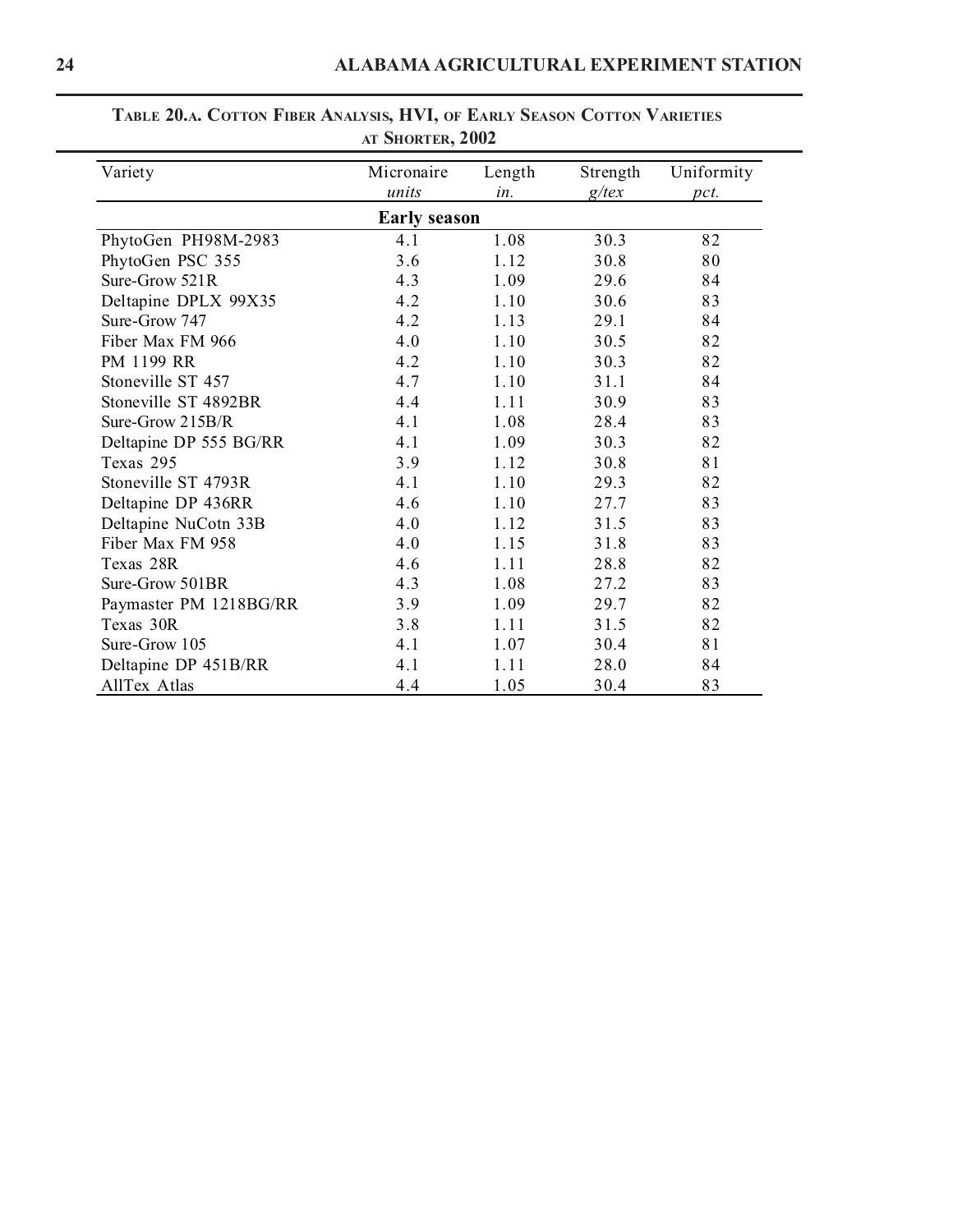| Variety                | Micronaire | Length | Strength | Uniformity |  |  |  |
|------------------------|------------|--------|----------|------------|--|--|--|
|                        | units      | in.    | $g$ /tex | pct.       |  |  |  |
| <b>Full season</b>     |            |        |          |            |  |  |  |
| Deltapine DP 491       | 4.3        | 1.16   | 31.6     | 83         |  |  |  |
| Stoneville ST 580      | 4.5        | 1.09   | 29.7     | 82         |  |  |  |
| Sure-Grow 747          | 4.5        | 1.12   | 29.0     | 83         |  |  |  |
| PhytoGen PSC 161       | 4.1        | 1.13   | 32.5     | 85         |  |  |  |
| Stoneville ST 5303R    | 4.8        | 1.05   | 32.1     | 84         |  |  |  |
| Stoneville ST 4892BR   | 4.8        | 1.10   | 29.3     | 84         |  |  |  |
| Deltapine DP 555 BG/RR | 4.7        | 1.05   | 28.8     | 81         |  |  |  |
| Deltapine DP 448B      | 4.4        | 1.13   | 29.6     | 85         |  |  |  |
| Texas 24R              | 4.8        | 1.09   | 28.9     | 84         |  |  |  |
| Deltapine NuCotn 33B   | 4.1        | 1.14   | 30.0     | 84         |  |  |  |
| AP 7126                | 4.4        | 1.17   | 31.2     | 85         |  |  |  |
| DP Delta Pearl         | 4.1        | 1.13   | 30.5     | 82         |  |  |  |
| GC-271                 | 4.4        | 1.17   | 32.7     | 85         |  |  |  |
| Deltapine NuCotn 35B   | 4.1        | 1.10   | 31.7     | 83         |  |  |  |
| PhytoGen PHY 78 Acala  | 4.0        | 1.12   | 34.3     | 83         |  |  |  |
| Deltapine DP 5415 RR   | 4.5        | 1.11   | 31.6     | 84         |  |  |  |
| Deltapine DP 565       | 4.6        | 1.12   | 32.4     | 85         |  |  |  |
| Fiber Max FM 989 RR    | 4.1        | 1.10   | 33.3     | 84         |  |  |  |
| Deltapine DP 458BRR    | 4.5        | 1.10   | 30.9     | 84         |  |  |  |
| Fiber Max FM 989 BR    | 3.8        | 1.11   | 30.4     | 83         |  |  |  |
| Fiber Max FM 991R      | 4.2        | 1.12   | 32.2     | 84         |  |  |  |
| PhytoGen HS 12         | 4.4        | 1.11   | 30.7     | 83         |  |  |  |
| Deltapine DP 5415      | 4.5        | 1.08   | 30.9     | 84         |  |  |  |
| Stoneville ST 5599BR   | 4.0        | 1.08   | 30.0     | 82         |  |  |  |
| Deltapine DP 655BRR    | 3.9        | 1.16   | 31.7     | 84         |  |  |  |
| Acala 1517-99          | 4.1        | 1.14   | 33.6     | 84         |  |  |  |
| Texas 245              | 3.7        | 1.13   | 32.9     | 83         |  |  |  |
| Deltapine DP 5690RR    | 4.5        | 1.11   | 32.8     | 84         |  |  |  |
| Fiber Max FM 989       | 4.0        | 1.11   | 32.5     | 84         |  |  |  |

**TABLE 20.B. COTTON FIBER ANALYSIS, HVI, OF FULL SEASON COTTON VARIETIES AT SHORTER, 2002**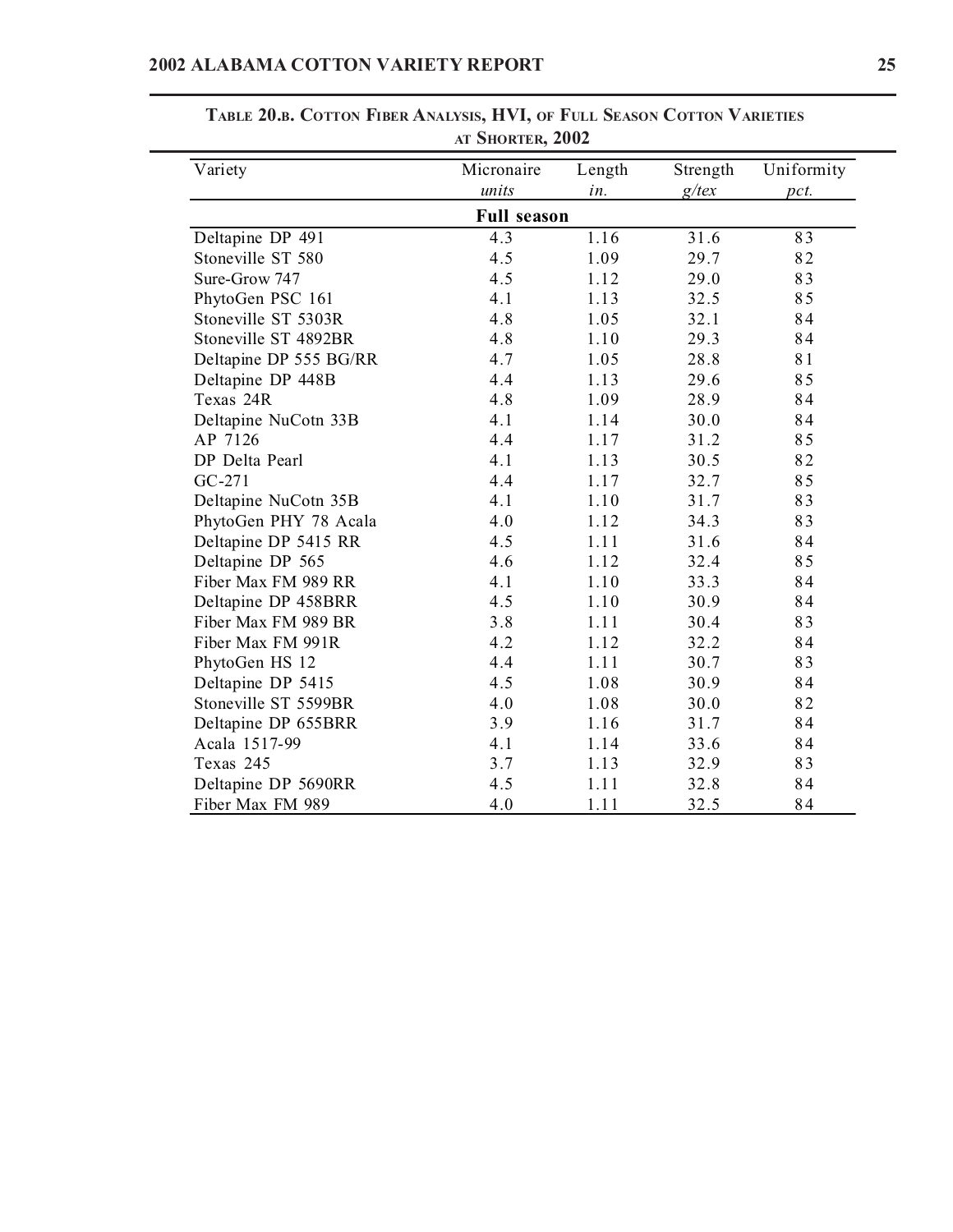| Variety                | Micronaire          | Length | Strength | Uniformity |
|------------------------|---------------------|--------|----------|------------|
|                        | units               | in.    | $g$ /tex | pct.       |
|                        | <b>Early season</b> |        |          |            |
| PhytoGen PSC 355       | 5.4                 | 1.07   | 30.6     | 84         |
| PhytoGen PH98M-2983    | 5.1                 | 1.11   | 30.6     | 84         |
| Sure-Grow 521R         | 4.9                 | 1.09   | 26.8     | 84         |
| Deltapine DPLX 99X35   | 5.1                 | 1.12   | 29.3     | 84         |
| Sure-Grow 747          | 5.1                 | 1.10   | 27.2     | 85         |
| Stoneville ST 457      | 5.1                 | 1.10   | 29.1     | 84         |
| Stoneville ST 4793R    | 5.4                 | 1.06   | 29.6     | 84         |
| Deltapine NuCotn 33B   | 5.0                 | 1.11   | 29.2     | 84         |
| Stoneville ST 4892BR   | 5.5                 | 1.12   | 30.2     | 85         |
| Sure-Grow 105          | 5.4                 | 1.09   | 29.7     | 84         |
| Deltapine DP 436RR     | 5.1                 | 1.10   | 28.2     | 83         |
| Sure-Grow 501BR        | 5.2                 | 1.06   | 27.7     | 84         |
| Fiber Max FM 966       | 4.9                 | 1.11   | 31.8     | 83         |
| Deltapine DP 555 BG/RR | 5.2                 | 1.08   | 28.0     | 83         |
| Texas 295              | 5.0                 | 1.17   | 30.8     | 84         |
| Sure-Grow 215B/R       | 4.6                 | 1.09   | 27.1     | 84         |
| PM 1199 RR             | 5.3                 | 1.10   | 28.7     | 84         |
| Deltapine DP 451B/RR   | 5.2                 | 1.12   | 28.3     | 84         |
| Fiber Max FM 958       | 4.9                 | 1.15   | 32.2     | 84         |
| Texas 28R              | 4.9                 | 1.14   | 28.1     | 83         |
| Texas 30R              | 4.5                 | 1.15   | 29.8     | 84         |
| Paymaster PM 1218BG/RR | 4.4                 | 1.06   | 27.4     | 83         |

## **TABLE 21.A. COTTON FIBER ANALYSIS, HVI, OF EARLY SEASON COTTON VARIETIES AT HEADLAND, 2002**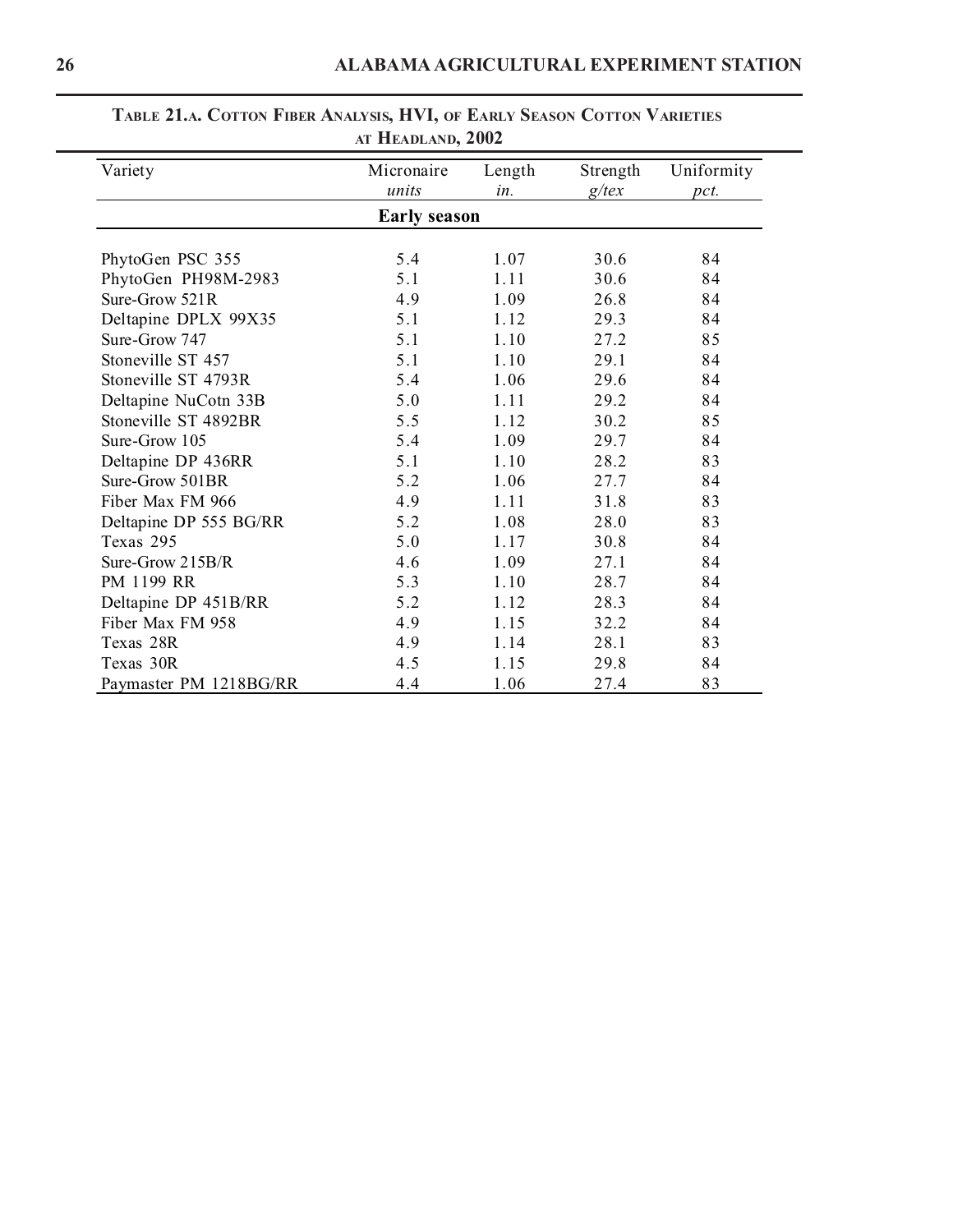| Variety                | Micronaire | Length | Strength | Uniformity |  |  |  |  |
|------------------------|------------|--------|----------|------------|--|--|--|--|
|                        | units      | in.    | $g$ /tex | pct.       |  |  |  |  |
| <b>Full season</b>     |            |        |          |            |  |  |  |  |
| Deltapine DP 491       | 4.8        | 1.17   | 31.9     | 83         |  |  |  |  |
| Deltapine DP 5415      | 5.2        | 1.11   | 30.6     | 83         |  |  |  |  |
| Deltapine NuCotn 35B   | 4.8        | 1.09   | 32.3     | 84         |  |  |  |  |
| Stoneville ST 4892BR   | 5.1        | 1.09   | 28.9     | 84         |  |  |  |  |
| Stoneville ST 5303R    | 5.2        | 1.10   | 31.2     | 85         |  |  |  |  |
| Deltapine DP 555 BG/RR | 4.7        | 1.09   | 30.4     | 82         |  |  |  |  |
| PhytoGen HS 12         | 5.3        | 1.14   | 31.9     | 83         |  |  |  |  |
| Sure-Grow 747          | 5.1        | 1.12   | 27.7     | 84         |  |  |  |  |
| DP Delta Pearl         | 4.8        | 1.14   | 31.6     | 83         |  |  |  |  |
| Deltapine DP 655BRR    | 4.8        | 1.09   | 31.5     | 84         |  |  |  |  |
| $GC-271$               | 5.1        | 1.15   | 33.3     | 85         |  |  |  |  |
| Deltapine NuCotn 33B   | 5.1        | 1.13   | 30.0     | 84         |  |  |  |  |
| Deltapine DP 458BRR    | 4.9        | 1.11   | 31.3     | 83         |  |  |  |  |
| Deltapine DP 565       | 5.1        | 1.15   | 30.0     | 83         |  |  |  |  |
| Deltapine DP 448B      | 4.9        | 1.13   | 30.1     | 83         |  |  |  |  |
| AP 7126                | 5.0        | 1.15   | 29.4     | 84         |  |  |  |  |
| Deltapine DP 5690RR    | 4.8        | 1.13   | 33.2     | 84         |  |  |  |  |
| Deltapine DP 5415 RR   | 5.4        | 1.11   | 29.3     | 84         |  |  |  |  |
| PhytoGen PSC 161       | 4.6        | 1.17   | 32.4     | 85         |  |  |  |  |
| Fiber Max FM 991R      | 5.2        | 1.13   | 31.7     | 84         |  |  |  |  |
| Fiber Max FM 989 BR    | 4.5        | 1.12   | 32.3     | 84         |  |  |  |  |
| Texas 24R              | 5.0        | 1.09   | 30.8     | 84         |  |  |  |  |
| Texas 245              | 4.7        | 1.15   | 32.0     | 84         |  |  |  |  |
| PhytoGen PHY 78 Acala  | 4.7        | 1.09   | 31.5     | 83         |  |  |  |  |
| Fiber Max FM 989 RR    | 4.4        | 1.10   | 32.4     | 83         |  |  |  |  |
| Stoneville ST 580      | 4.9        | 1.14   | 31.5     | 84         |  |  |  |  |
| Fiber Max FM 989       | 4.9        | 1.12   | 34.1     | 84         |  |  |  |  |
| Stoneville ST 5599BR   | 4.6        | 1.09   | 29.9     | 83         |  |  |  |  |

**TABLE 21.B. COTTON FIBER ANALYSIS, HVI, OF FULL SEASON COTTON VARIETIES AT HEADLAND, 2002**

**TABLE 22. COTTON FIBER ANALYSIS, HVI, OF EARLY AND FULL SEASON COTTON VARIETIES AT FAIRHOPE, ALABAMA, 2002**

# **This test was not harvested in 2002 due to persistent rains.**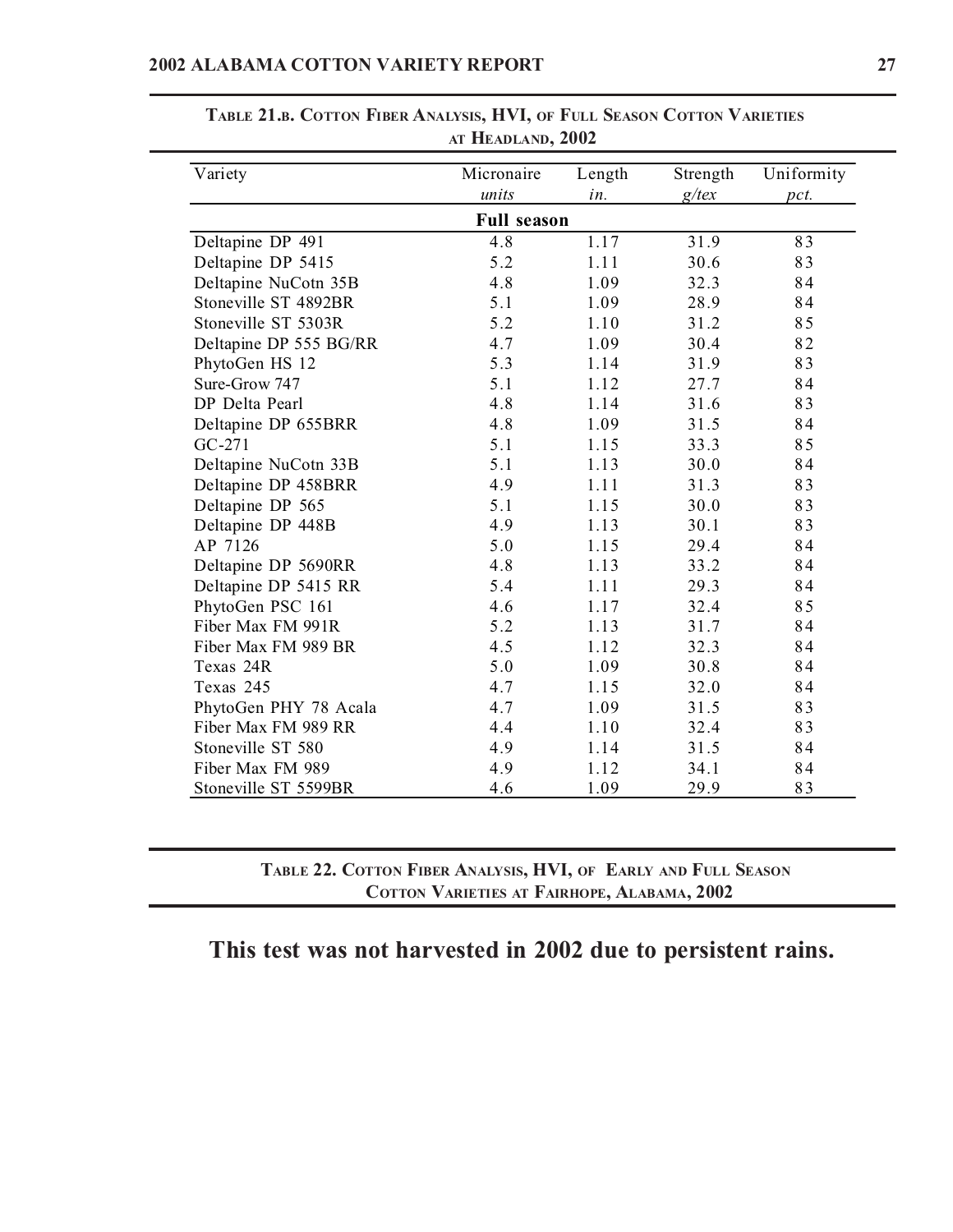| Variety                | Micronaire          | Length | Strength | Uniformity |
|------------------------|---------------------|--------|----------|------------|
|                        | units               | in.    | $g$ /tex | pct.       |
|                        | <b>Early season</b> |        |          |            |
|                        |                     |        |          |            |
| Sure-Grow 747          | 3.6                 | 1.17   | 25.5     | 84         |
| Stoneville ST 4892BR   | 4.0                 | 1.15   | 31.1     | 83         |
| Sure-Grow 521R         | 3.7                 | 1.15   | 26.9     | 83         |
| Sure-Grow 215B/R       | 4.0                 | 1.15   | 26.6     | 84         |
| PhytoGen PSC 355       | 3.5                 | 1.19   | 32.6     | 84         |
| Fiber Max FM 966       | 3.8                 | 1.11   | 29.8     | 84         |
| Paymaster PM 1218BG/RR | 3.7                 | 1.19   | 27.8     | 83         |
| PM 1199 RR             | 3.4                 | 1.16   | 27.5     | 83         |
| Sure-Grow 105          | 4.0                 | 1.13   | 26.1     | 83         |
| Stoneville ST 4793R    | 3.4                 | 1.15   | 31.3     | 84         |
| Sure-Grow 501BR        | 4.1                 | 1.20   | 26.3     | 83         |
| Deltapine DP 436RR     | 3.5                 | 1.17   | 30.7     | 83         |
| Deltapine DP 451B/RR   | 3.5                 | 1.14   | 31.6     | 83         |
| Deltapine DP 555 BG/RR | 3.6                 | 1.20   | 22.7     | 83         |
| Deltapine NuCotn 33B   | 4.0                 | 1.16   | 26.6     | 84         |
|                        |                     |        |          |            |
| Variety                | Micronaire          | Length | Strength | Uniformity |
|                        | units               | in.    | $g$ /tex | pct.       |
|                        | <b>Full season</b>  |        |          |            |
| Stoneville ST 5599BR   | 3.5                 | 1.19   | 30.0     | 84         |
| Stoneville ST 4892BR   | 3.8                 | 1.15   | 28.0     | 84         |
| Fiber Max FM 989 BR    | 3.8                 | 1.17   | 28.7     | 85         |
| Sure-Grow 747          | 4.4                 | 1.16   | 26.7     | 84         |
| Deltapine DP 491       | 4.1                 | 1.14   | 28.0     | 84         |
| Fiber Max FM 989 RR    | 4.0                 | 1.16   | 27.4     | 85         |
| Stoneville ST 5303R    | 3.8                 | 1.18   | 33.9     | 84         |
| Deltapine NuCotn 33B   | 3.9                 | 1.19   | 26.6     | 84         |
| Deltapine DP 458BRR    | 4.0                 | 1.17   | 28.9     | 84         |
| Deltapine DP 565       | 4.1                 | 1.12   | 29.1     | 83         |
| Deltapine DP 655BRR    | 3.8                 | 1.16   | 27.1     | 84         |
| Deltapine DP 5415      | 3.9                 | 1.13   | 29.7     | 83         |
| Fiber Max FM 989       | 4.0                 | 1.15   | 27.3     | 84         |
| Deltapine DP 5415 RR   | 4.1                 | 1.16   | 28.1     | 84         |
| PhytoGen HS 12         | 4.0                 | 1.16   | 28.2     | 85         |

## **TABLE 23. COTTON FIBER ANALYSIS, HVI, OF EARLY AND FULL SEASON IRRIGATED COTTON VARIETIES AT BELLE MINA, ALABAMA, 2002**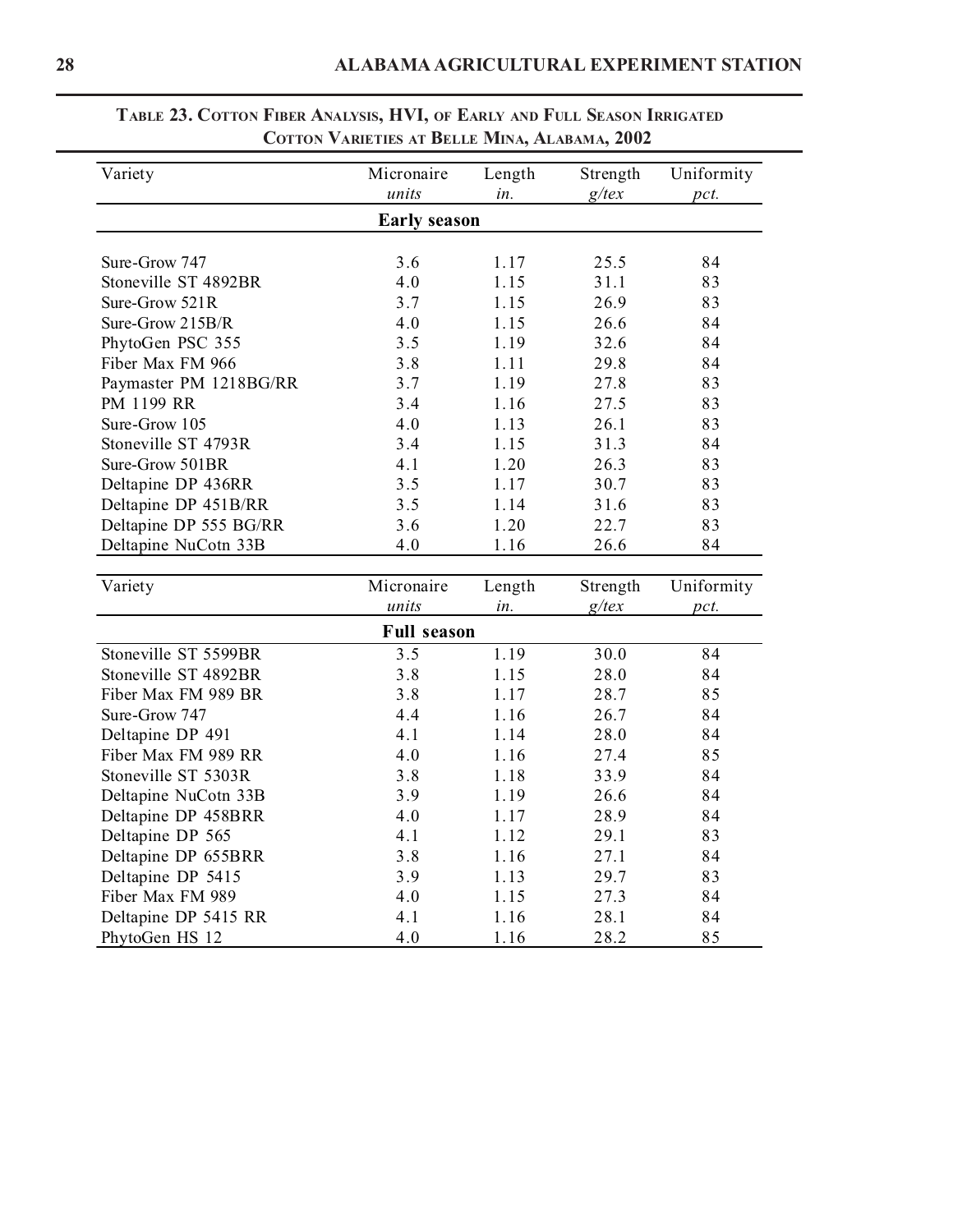| Variety                | Micronaire | Length | Strength | Uniformity |
|------------------------|------------|--------|----------|------------|
|                        | units      | in.    | $g$ /tex | pct.       |
| Deltapine DP 491       | 4.4        | 1.19   | 32.2     | 83         |
| Stoneville ST 4793R    | 5.1        | 1.04   | 27.3     | 83         |
| Stoneville ST 4892BR   | 5.2        | 1.05   | 27.5     | 83         |
| DP Delta Pearl         | 5.0        | 1.16   | 30.3     | 82         |
| Stoneville ST 5599BR   | 4.5        | 1.10   | 29.0     | 82         |
| PhytoGen PSC 355       | 4.8        | 1.12   | 28.8     | 84         |
| Deltapine DP 555 BG/RR | 4.6        | 1.11   | 28.8     | 82         |
| Sure-Grow 521R         | 4.9        | 1.07   | 25.6     | 83         |
| Deltapine NuCotn 35B   | 5.1        | 1.10   | 27.6     | 83         |
| PhytoGen HS 12         | 5.1        | 1.12   | 30.7     | 82         |
| Deltapine NuCotn 33B   | 4.7        | 1.12   | 29.9     | 83         |
| PM 1199 RR             | 5.0        | 1.09   | 28.0     | 84         |
| Paymaster PM 1218BG/RR | 4.8        | 1.08   | 27.3     | 83         |
| Sure-Grow 501BR        | 4.7        | 1.05   | 27.6     | 83         |
| Fiber Max FM 989 BR    | 4.4        | 1.10   | 28.9     | 82         |
| Stoneville ST 5303R    | 5.1        | 1.06   | 29.7     | 85         |
| Deltapine DP 458BRR    | 5.0        | 1.10   | 28.2     | 83         |
| Deltapine DP 565       | 5.0        | 1.11   | 28.7     | 83         |
| Fiber Max FM 989 RR    | 4.6        | 1.11   | 31.4     | 84         |
| Sure-Grow 215B/R       | 5.2        | 1.04   | 25.3     | 83         |
| Sure-Grow 747          | 5.2        | 1.09   | 25.3     | 84         |
| Deltapine DP 5690RR    | 4.6        | 1.08   | 30.2     | 83         |
| Deltapine DP 436RR     | 5.0        | 1.09   | 26.5     | 83         |
| Deltapine DP 5415 RR   | 5.2        | 1.11   | 29.6     | 83         |
| Deltapine DP 655BRR    | 5.0        | 1.11   | 30.4     | 83         |
| Deltapine DP 451B/RR   | 5.1        | 1.11   | 27.2     | 84         |
| Fiber Max FM 989       | 4.8        | 1.14   | 31.9     | 84         |

**TABLE 24. COTTON FIBER ANALYSIS, HVI, OF IRRIGATED COTTON VARIETIES AT HEADLAND, ALABAMA, 2002**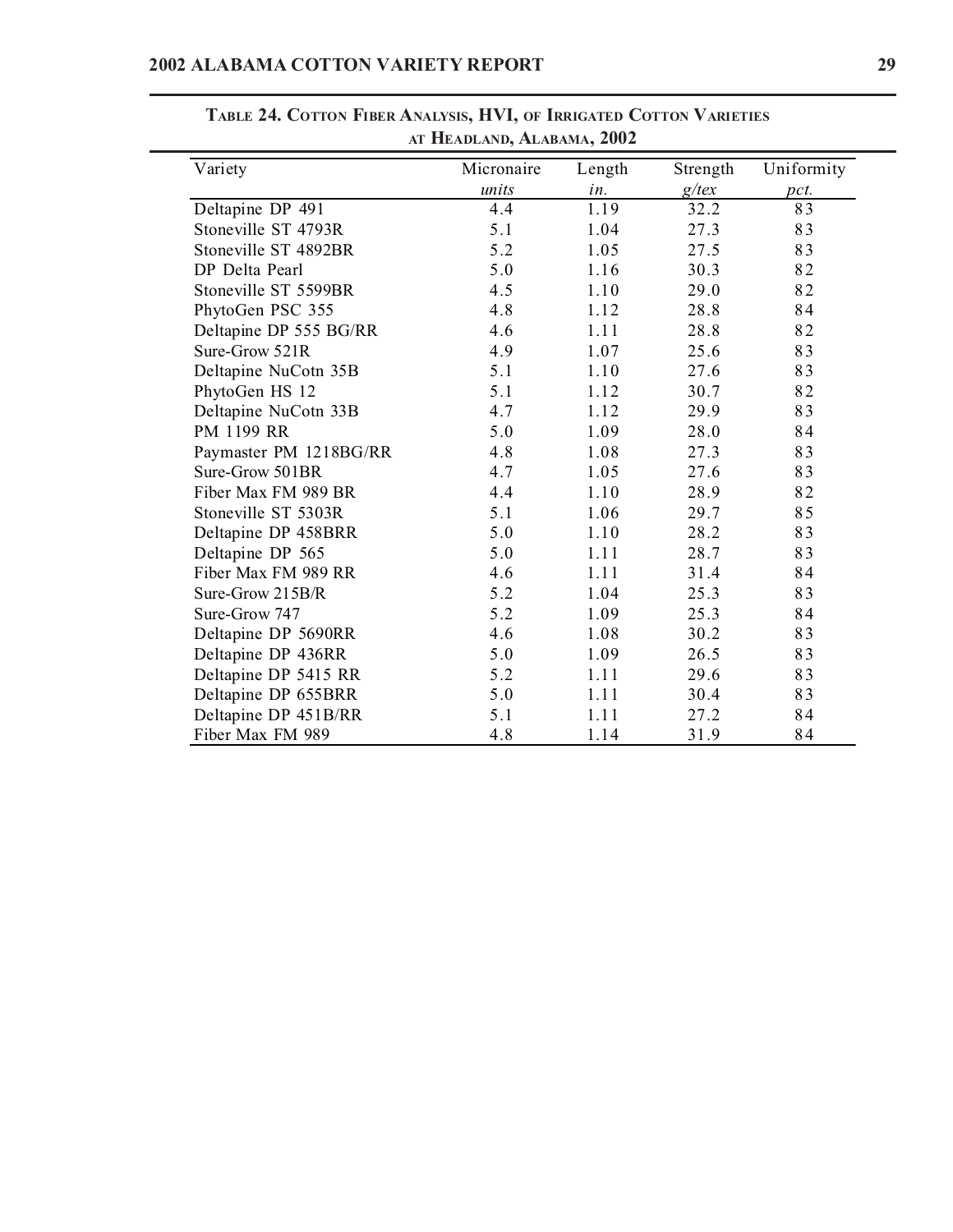|               |      |      |      |      | Monthly rainfall (inches) |      |      |       | 7-month |
|---------------|------|------|------|------|---------------------------|------|------|-------|---------|
| Test location | Year | Mar. | Apr. | May  | June                      | July | Aug. | Sept. | total   |
| Belle Mina    | 2002 | 5.5  | 1.5  | 10.3 | 0.9                       | 4.5  | 1.7  | 5.3   | 29.7    |
|               | 2001 | 5.8  | 3.9  | 6.4  | 8.8                       | 4.3  | 3.5  | 5.6   | 38.3    |
|               | 2000 | 5.5  | 8.6  | 0.7  | 4.1                       | 0.7  | 2.7  | 1.7   | 24.0    |
| Shorter       | 2002 | 6.5  | 3.6  | 2.5  | 5.6                       | 2.3  | 1.9  | 5.9   | 28.3    |
|               | 2001 | 13.8 | 6.0  | 3.6  | 7.1                       | 3.1  | 2.4  | 1.6   | 37.6    |
|               | 2000 | 4.7  | 2.2  | 1.8  | 1.5                       | 1.0  | 2.4  | 3.9   | 17.5    |
| Prattville    | 2002 | 5.8  | 1.4  | 2.6  | 1.9                       | 4.2  | 2.2  | 6.2   | 24.3    |
|               | 2001 | 13.1 | 3.8  | 2.9  | 5.1                       | 4.0  | 9.6  | 2.4   | 40.9    |
|               | 2000 | 4.7  | 2.8  | 0.6  | 2.6                       | 2.4  | 1.1  | 7.3   | 21.5    |
| Headland      | 2002 | 5.2  | 3.4  | 2.9  | 3.9                       | 4.1  | 3.1  | 2.9   | 25.5    |
|               | 2001 | 12.6 | 2.5  | 2.1  | 11.6                      | 3.4  | 4.7  | 3.7   | 40.6    |
|               | 2000 | 3.3  | 0.5  | 0.1  | 1.8                       | 1.3  | 2.6  | 6.1   | 15.7    |
| Fairhope      | 2002 | 4.2  | 3.1  | 2.3  | 3.4                       | 10.8 | 5.8  | 14.8  | 44.4    |
|               | 2001 | 8.7  | 0.3  | 0.6  | 13.8                      | 15.7 | 9.1  | 4.7   | 52.9    |
|               | 2000 | 4.1  | 1.1  | 0.7  | 4.2                       | 3.2  | 3.0  | 9.5   | 25.8    |

**TABLE 25. GROWING SEASON RAINFALL, 2000-2002**

| TABLE 26. SOIL TYPES FOR 2002 COTTON TRIAS |  |  |  |  |
|--------------------------------------------|--|--|--|--|
|--------------------------------------------|--|--|--|--|

| Test location              | Soil type                |
|----------------------------|--------------------------|
| Belle Mina                 | Decatur silt loam        |
| E.V. Smith Research Center |                          |
| Field Crops Unit, Shorter  | Norfolk sandy loam       |
| Prattville                 | Lucedale fine sandy loam |
| Huxford                    | Malbis fine sandy loam   |
| Headland                   | Dothan sandy loam        |
| Fairhope                   | Malbis fine sandy loam   |